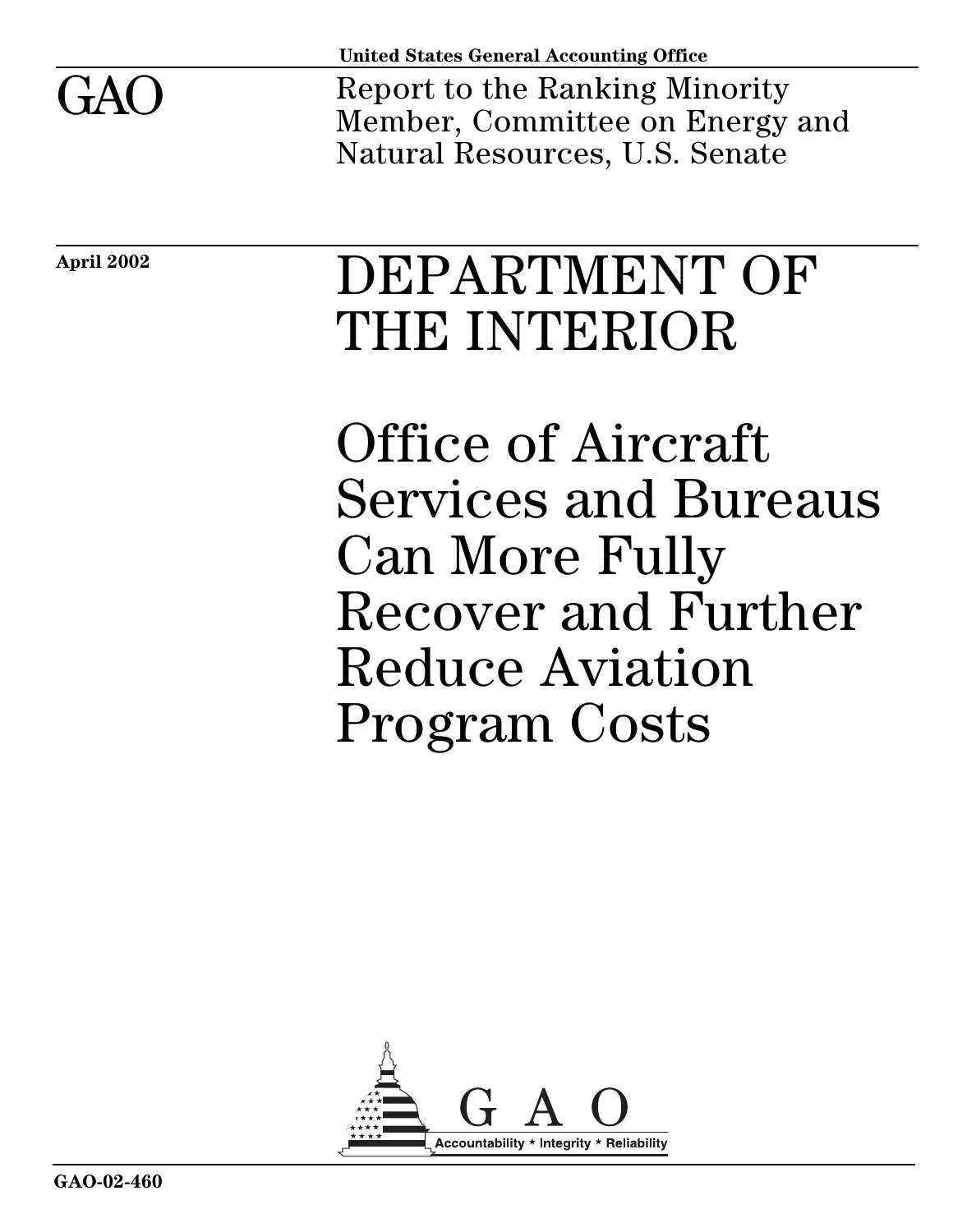# **Contents**

| <b>Letter</b>      |                                                                                                                                         | $\mathbf{1}$     |  |  |
|--------------------|-----------------------------------------------------------------------------------------------------------------------------------------|------------------|--|--|
|                    | <b>Results in Brief</b>                                                                                                                 | $\overline{2}$   |  |  |
|                    | Background                                                                                                                              | 3                |  |  |
|                    | Interior's Aviation Accident Rate Has Improved Dramatically Since<br>OAS's Safety Program Was Established                               |                  |  |  |
|                    | Rates Charged to Users of Fleet Aircraft Have Not Fully Funded                                                                          |                  |  |  |
|                    | the Cost of Fleet Operations                                                                                                            | $\boldsymbol{9}$ |  |  |
|                    | OAS Has Taken Actions to Control Program Cost Increases, but<br>Improved Scheduling and Use of Aircraft Could Further Reduce            |                  |  |  |
|                    | Costs                                                                                                                                   | 11               |  |  |
|                    | Conclusions                                                                                                                             | 16               |  |  |
|                    | <b>Recommendations for Executive Action</b>                                                                                             | 16               |  |  |
|                    | <b>Agency Comments</b>                                                                                                                  | 17               |  |  |
|                    | Scope and Methodology                                                                                                                   | 17               |  |  |
| <b>Appendix I</b>  | <b>Comments from the Department of the Interior</b>                                                                                     | 19               |  |  |
| <b>Appendix II</b> | <b>GAO Contacts and Staff Acknowledgments</b>                                                                                           | 22               |  |  |
| <b>Tables</b>      |                                                                                                                                         |                  |  |  |
|                    | Table 1: Charges and Costs for Interior Bureaus by Business Line,<br>Fiscal Years 1997 through 2000                                     | 9                |  |  |
|                    | Table 2: Potential Fixed Cost Savings Opportunities Resulting from<br>Increases in Utilization                                          | 14               |  |  |
|                    | Table 3: Potential Variable Cost Savings Opportunities Resulting                                                                        |                  |  |  |
|                    | from Increases in Utilization                                                                                                           | 15               |  |  |
| <b>Figures</b>     |                                                                                                                                         |                  |  |  |
|                    | Figure 1: Bureaus' Fiscal Year 2000 Contract and Fleet Flight Hours<br>Figure 2: Decline in Interior's Accident Rate Per 100,000 Flight | 5                |  |  |
|                    | Hours, 1975 through 2001                                                                                                                | 7                |  |  |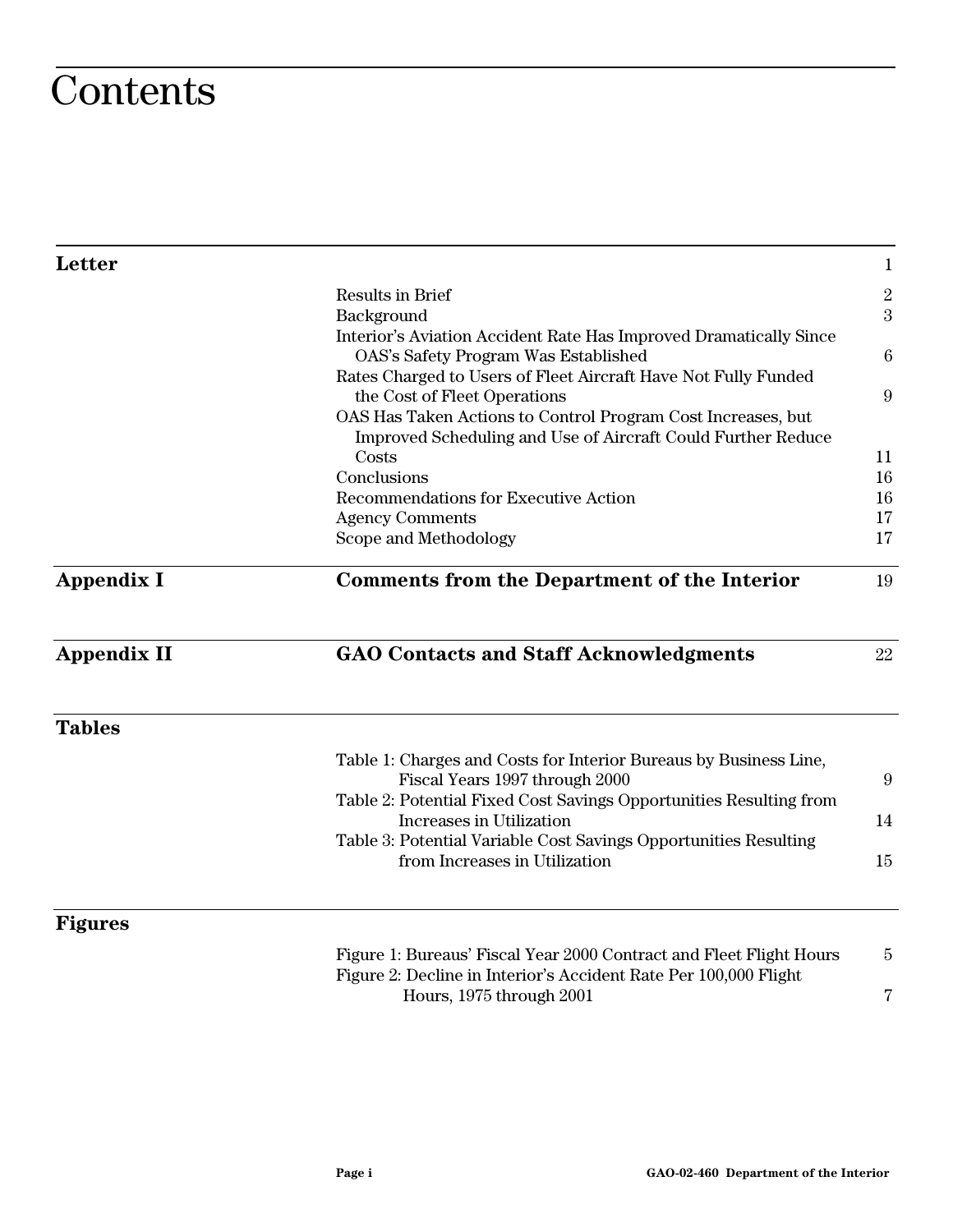

**United States General Accounting Office Washington, DC 20548**

April 17, 2002

The Honorable Frank H. Murkowski Ranking Minority Member Committee on Energy and Natural Resources United States Senate

Dear Senator Murkowski:

To fight fires, enforce laws, and conduct search and rescue operations on federal lands in Alaska, Hawaii, and throughout the lower 48 states, the Department of the Interior's eight bureaus must obtain aircraft and aviation-related services through the Office of Aircraft Services (OAS). OAS administers the department's \$102 million aviation program and provides the bureaus with about 550 government-controlled aircraft: about 100 owned by the government (fleet aircraft) and 450 obtained from the private sector through various long-term contracts and leases (contract aircraft). OAS also has overall responsibility for the department's aviation safety program: it reviews the bureaus' aviation safety efforts, assists in training fleet pilots, develops aviation safety and aircraft accident prevention programs, and establishes aviation program standards.

Each bureau is responsible for deciding whether OAS should contract or purchase aircraft for that bureau, and schedules or coordinates aircraft use within its operations and with other Interior bureaus, as well as with the U.S. Department of Agriculture's Forest Service. The bureaus must reimburse OAS for aviation costs. For government-owned aircraft, the bureaus' aviation managers meet annually to set the fleet rates OAS will charge the bureaus in the upcoming fiscal years. To provide a basis for these rate-setting decisions, OAS prepares cost projections based on historical data and presents these estimates to the bureaus at the annual fleet rate meeting. The factors that go into setting the rates vary from year to year but include such considerations as historical usage, changes to mission requirements, and anticipated maintenance costs. For aircraft obtained through contracts, OAS relies on a competitive bidding process, and the bureaus reimburse OAS for the costs of the contracts and for OAS's costs for servicing these agreements.

At the 2001 annual fleet rate meeting, OAS proposed a substantial surcharge to the bureaus to recover a nearly \$2 million shortfall in its Alaskan operations over the previous 10 years. The bureaus were surprised to learn that OAS had not recovered all fleet costs and could go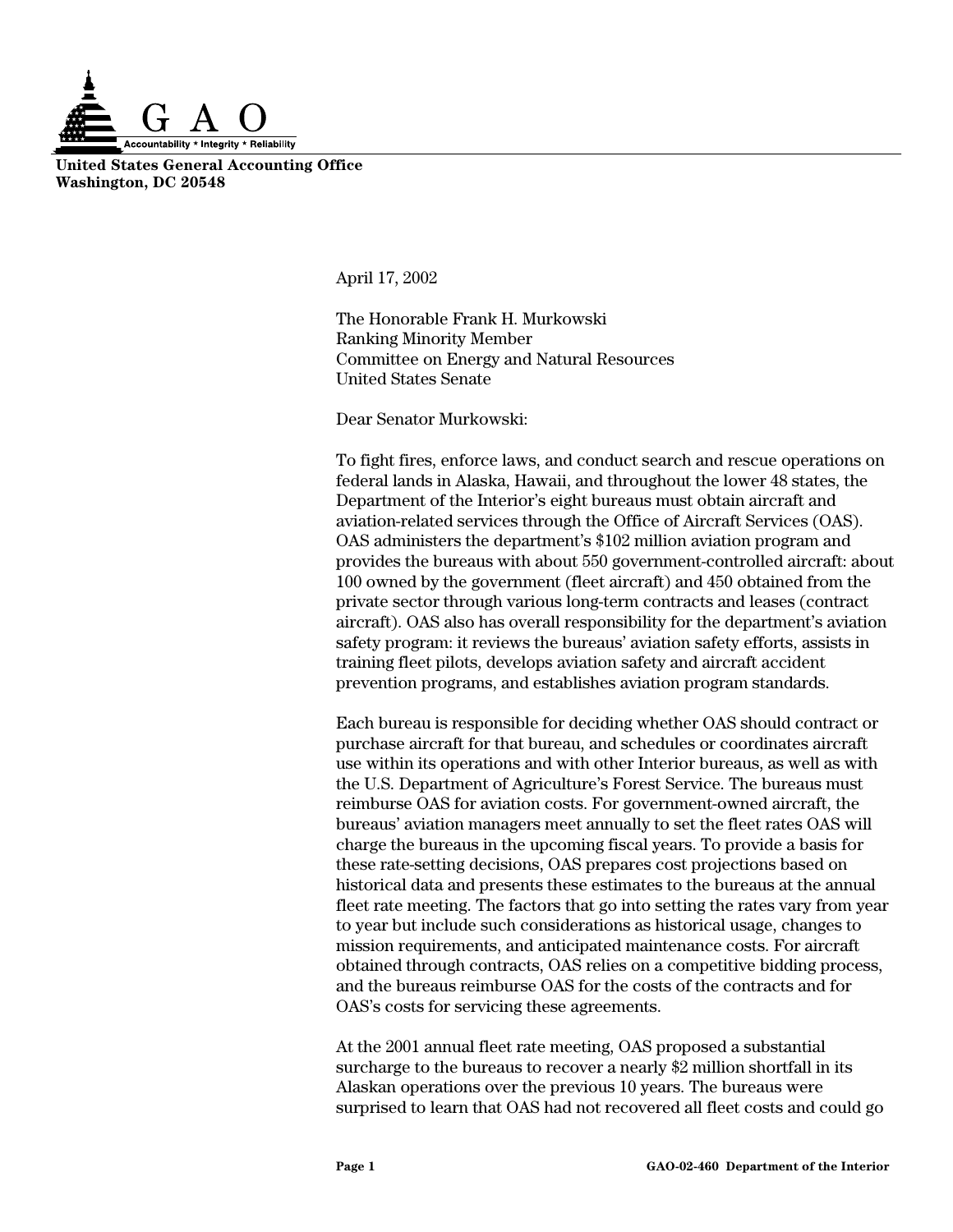|                         | back as far as 10 years to assess these charges. Following this meeting,<br>several bureau officials expressed serious concerns about OAS's overall<br>operations, including the lack of a reliable accounting system,<br>questionable cost recovery practices, and the lack of concern for<br>cost-effectiveness. In addition, some bureau officials believed that the<br>escalating program costs and OAS's efforts to control these costs could<br>compromise aviation safety.<br>As a result of these concerns, you asked us to determine the (1) trend in                                                                                                                                                                                                                                                                                                                                                                                                                                                                                                                                                                                                                                                                                                                                                                                                                                                                                                                      |
|-------------------------|-------------------------------------------------------------------------------------------------------------------------------------------------------------------------------------------------------------------------------------------------------------------------------------------------------------------------------------------------------------------------------------------------------------------------------------------------------------------------------------------------------------------------------------------------------------------------------------------------------------------------------------------------------------------------------------------------------------------------------------------------------------------------------------------------------------------------------------------------------------------------------------------------------------------------------------------------------------------------------------------------------------------------------------------------------------------------------------------------------------------------------------------------------------------------------------------------------------------------------------------------------------------------------------------------------------------------------------------------------------------------------------------------------------------------------------------------------------------------------------|
|                         | the accident rate of Interior's aviation safety program, (2) extent to which<br>OAS has recovered the costs associated with the aviation program, and<br>(3) extent to which OAS has implemented cost-reduction efforts.                                                                                                                                                                                                                                                                                                                                                                                                                                                                                                                                                                                                                                                                                                                                                                                                                                                                                                                                                                                                                                                                                                                                                                                                                                                            |
| <b>Results in Brief</b> | Interior's aviation accident rate has been cut in half since 1975, from<br>18.8 accidents per 100,000 flight hours in fiscal year 1975 to 8.7 accidents<br>per 100,000 flight hours in fiscal year 2001. OAS officials attribute the<br>department's reduced accident rate, in part, to the implementation of a<br>standard aviation operating policy for the department and to aviation<br>safety standards that exceed Federal Aviation Administration's<br>requirements. The program specifies standards for pilot qualifications and<br>proficiency requirements as well as for aircraft maintenance and<br>equipment inspections.                                                                                                                                                                                                                                                                                                                                                                                                                                                                                                                                                                                                                                                                                                                                                                                                                                              |
|                         | OAS has not fully recovered the costs associated with the aviation<br>program. From fiscal years 1997 through 2000, OAS had charged bureaus<br>about \$4 million less than actual costs. This represented an undercharge of<br>about 2 percent. The undercharge resulted from several factors. First, the<br>rates OAS set were based on flight hour projections of actual usage that<br>turned out to be low. This occurred because the bureaus did not<br>consistently provide OAS with the information necessary to make more<br>accurate projections. Consequently, OAS had to rely on 5-year historical<br>averages, which turned out to be less than declining actual use in recent<br>years. Second, OAS did not include in its calculations all the cost elements<br>that needed to be considered in setting rates. For example, in the Alaskan<br>operations, OAS omitted the overhead cost for aircraft maintenance from<br>the rate calculation, which resulted in significantly lower rates than<br>needed to recover the costs. OAS has since taken actions to recoup the<br>costs of the Alaskan fleet maintenance operations and now includes these<br>costs in its rate calculations. Periodic monitoring of the rates and actual<br>costs incurred would help ensure that all costs are recovered. OAS's<br>failure to recover all its costs from the bureaus was not due to any faults in<br>OAS's accounting system. Although some bureaus raised concerns about |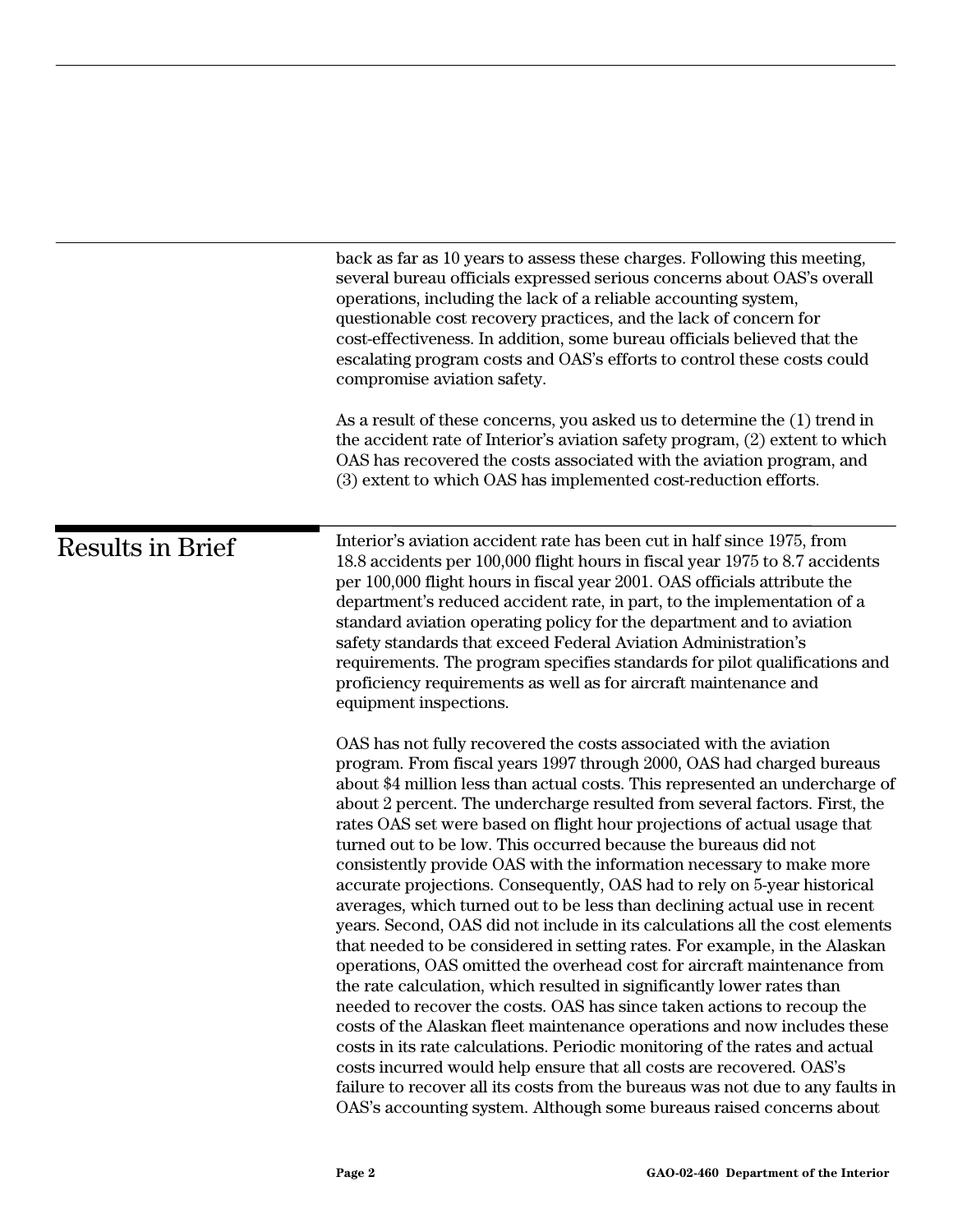the reliability of the system, we found the accounting system capable of producing reasonably complete, reliable, and useful financial information to management for rate-setting purposes. We are making recommendations to the secretary of the Department of the Interior aimed at ensuring that OAS fully recovers its program costs and improves the rate-setting process.

OAS has taken a number of actions to reduce the aviation program's costs, but it has yet to develop a more cost-effective approach for using aircraft, which could potentially lead to additional cost savings. Among the actions OAS has taken to reduce costs, OAS has reduced its staffing levels by about 24 percent since 1992. OAS also conducted cost comparisons and determined it to be more cost effective to maintain aircraft under government ownership than to contract for aircraft. Additional savings are possible, however. For example, in 1995, Interior's inspector general reported that the department unnecessarily spent \$2.3 million throughout 1992 and 1993 because the bureaus did not coordinate the scheduling and use (utilization) of the government-owned fleet. Our analysis confirms that moderate improvements in aircraft utilization can translate into a savings of several million dollars annually. Although OAS has attempted to control its costs, it has not established performance measures to evaluate its program outcomes. We are making a recommendation to the secretary of the Department of the Interior that OAS and the bureaus work together to improve aircraft scheduling and usage and establish performance measures to monitor and assess progress toward improved aircraft utilization.

We provided a draft of this report to the Department of the Interior for review and comment. Interior agreed with the information presented in the draft, and stated that our findings and recommendations are reasonable. They stated that the department's aviation program is complex and multi-faceted due to the widely diverse mission of the bureaus. Further, they stated that our report recognizes that successful aviation management depends on a partnership between OAS and the bureaus to seek more efficient and cost-effective ways to manage the program.

### Background

The secretary of the Department of the Interior created OAS in 1973 to resolve several aviation program problems: numerous accidents, improper budgeting and financial management, and poor utilization of aircraft. A 1973 task force, comprising representatives from across the Interior bureaus, attributed these problems to the decentralized aviation program—with each bureau responsible for all aviation functions. The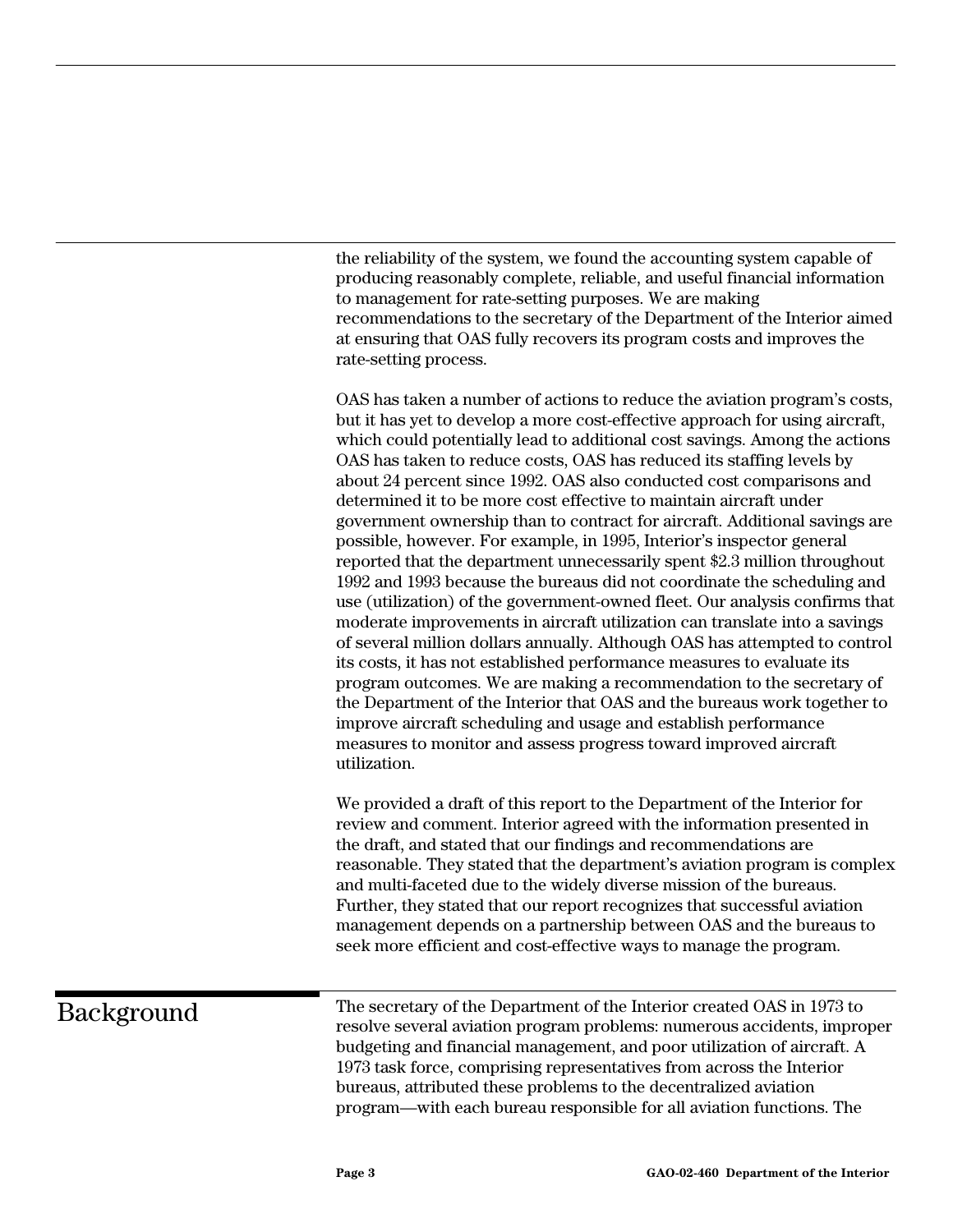secretary of the Department of the Interior charged OAS with responsibility for (1) coordinating and directing all fleet and contract aircraft; (2) establishing and maintaining standards for safety, procurement, and utilization; (3) budgeting for and financially controlling fleet and contract aircraft; and (4) providing technical aviation services to the bureaus. As the program evolved, OAS assumed responsibility for policy oversight and aviation services, while the bureaus became responsible for implementing safety requirements, deciding on whether to use fleet or contract aircraft, and the scheduling and use of their aircraft.

OAS works with the Aviation Management Board of Directors to involve the bureaus in formulating policy and managing aviation activities. In addition, since 1996, the bureaus' aviation managers have also participated with OAS in setting fleet rates and planning for aircraft replacement and projected aviation program requirements.<sup>1</sup> Eight Interior bureaus use OAS's services in varying degrees to carry out their respective missions as shown in figure 1.<sup>2</sup> The Bureau of Land Management—which accounted for over one-third of the OAS program in flight hours for fiscal year 2000 uses aircraft to carry out its fire-fighting and resource management missions. The Fish and Wildlife Service and the National Park Service depend heavily on OAS to manage fleet aircraft to achieve their respective missions.

 $\frac{1}{1}$  $1$  Bureaus must usually request additional appropriations for aircraft replacement because bureaus contribute to the replacement reserve based on the depreciated value, not the replacement value, of the aircraft. Bureaus use their reserve balances and additional appropriations to purchase replacement aircraft.

 $^{\rm 2}$  The eight bureaus include the Bureau of Land Management (BLM), Fish and Wildlife Service (FWS), National Park Service (NPS), Minerals Management Service (MMS), Bureau of Indian Affairs (BIA), Bureau of Reclamation (BOR), U.S. Geological Survey (USGS), and Office of Surface Mining (OSM). The OSM relied on short-term aircraft rental agreements to meet its aviation needs. Since OSM did not use fleet or contract aircraft in FY 2000, the flight hours are not reflected in figure 1.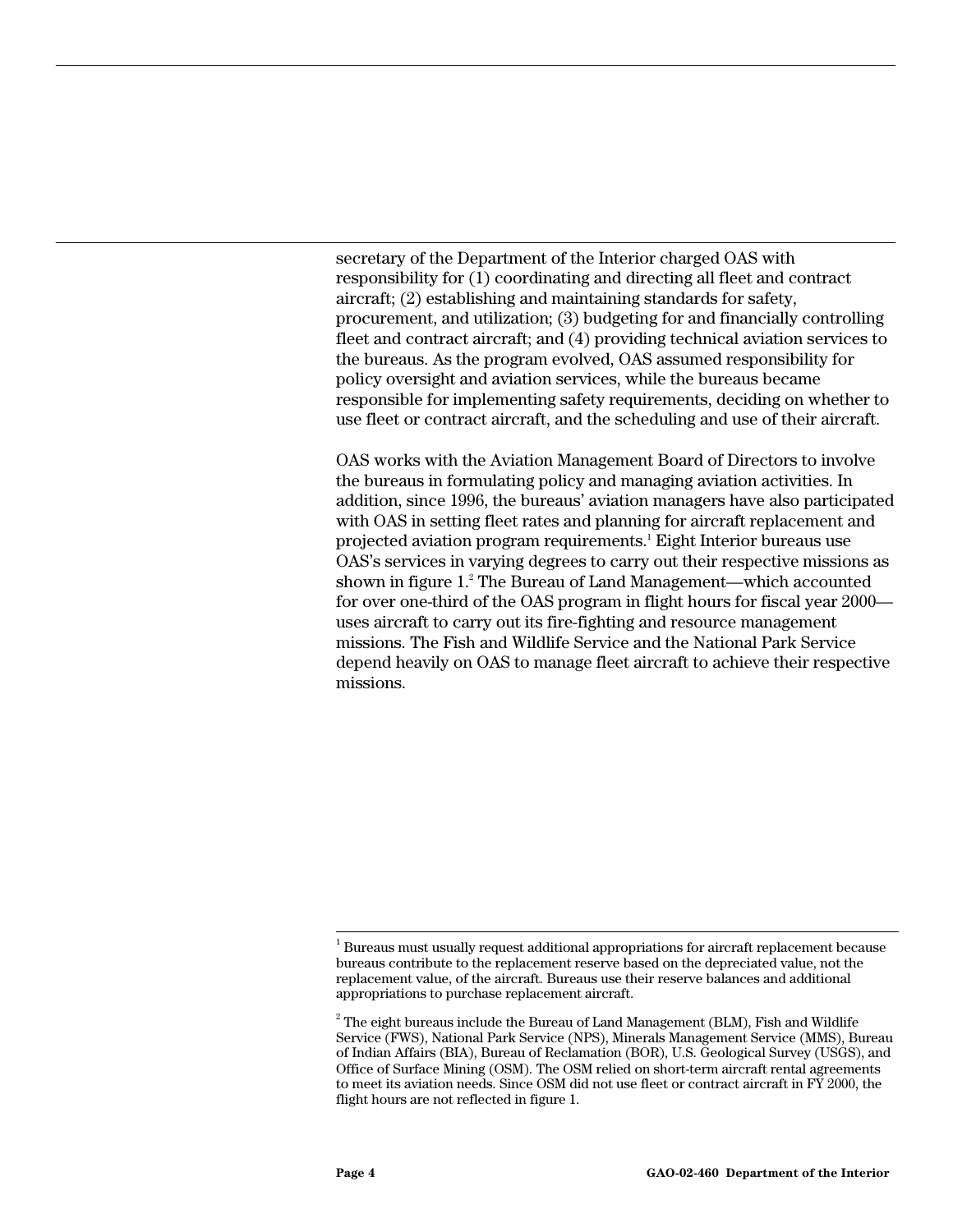

#### **Figure 1: Bureaus' Fiscal Year 2000 Contract and Fleet Flight Hours**

OAS is headquartered in Boise, Idaho, with significant operations located in Anchorage, Alaska. It has additional offices in Boise; Atlanta, Georgia; and Phoenix, Arizona. OAS operated with approximately 94 FTE in fiscal year 2000, 63 located in the lower 48 states and 31 located in the Anchorage office. In fiscal year 2000, OAS managed 95 government-owned aircraft, 42 based in the lower 48 states and 53 based in Alaska. OAS contracts for aircraft maintenance of fleet aircraft in the lower 48 states. In Alaska, OAS contracts for maintenance of fleet aircraft with private vendors, but maintains an in-house core maintenance staff.

To fulfill its responsibilities, OAS set up functional divisions, including financial and information management, acquisition, and technical services. However, OAS accounts for and reports costs across four lines of business: fleet, contract, rental, and other. Of the \$117 million spent on aviation services in fiscal year 2000, OAS received an appropriation of only \$800,000 (or approximately seven FTE) to provide oversight of OAS department-wide aviation policies and procedures. Most of OAS's costs are financed through a working capital fund, established in the Office of the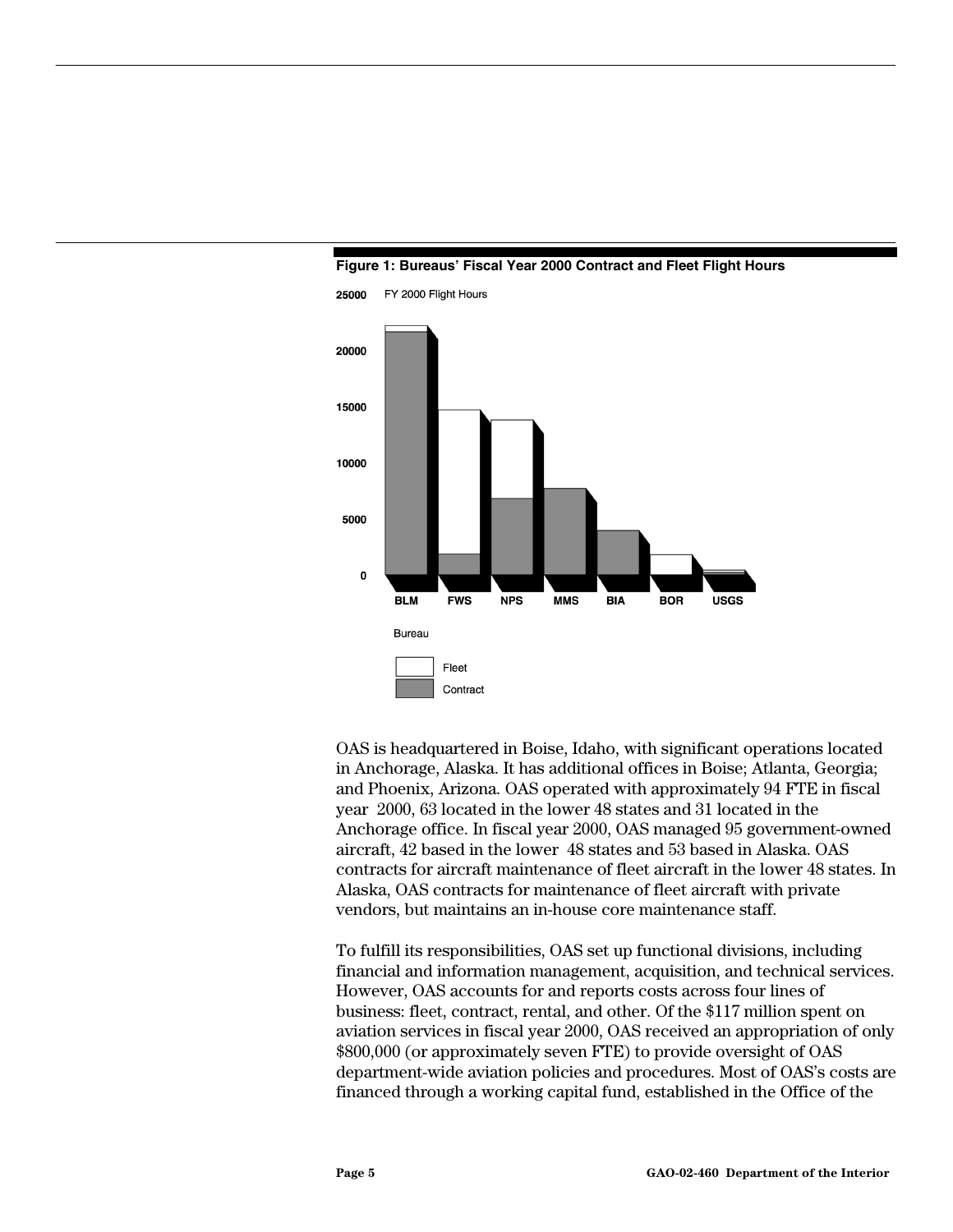|                                                                                                                                                   | Secretary to finance a continuing cycle of operations, and must be repaid<br>to the fund by the bureaus and others using the services based on rates<br>determined by OAS. <sup>3</sup>                                                                                                                                                                                                                                                                                                                                                                                                                                                                                                                                                                                                                                                                                                                                                                                                                                                                                                                                                                                                          |
|---------------------------------------------------------------------------------------------------------------------------------------------------|--------------------------------------------------------------------------------------------------------------------------------------------------------------------------------------------------------------------------------------------------------------------------------------------------------------------------------------------------------------------------------------------------------------------------------------------------------------------------------------------------------------------------------------------------------------------------------------------------------------------------------------------------------------------------------------------------------------------------------------------------------------------------------------------------------------------------------------------------------------------------------------------------------------------------------------------------------------------------------------------------------------------------------------------------------------------------------------------------------------------------------------------------------------------------------------------------|
| <b>Interior's Aviation</b><br><b>Accident Rate Has</b><br>Improved<br><b>Dramatically Since</b><br><b>OAS's Safety Program</b><br>Was Established | Since 1975 Interior's aviation accident rate has been cut in half, from<br>18.8 accidents per 100,000 flight hours in fiscal year 1975 to 8.7 accidents<br>per 100,000 flight hours in fiscal year 2001. A number of OAS efforts have<br>contributed to this reduction. Prior to the establishment of OAS's aviation<br>safety efforts, safety standards varied from bureau to bureau and between<br>regions within bureaus; in some cases, standards did not exist at all.<br>According to the 1973 task force, virtually no control over aviation<br>operations existed within the department, which resulted in a high<br>accident rate and higher operational costs. OAS officials attribute the<br>department's reduced accident rate, in part, to the implementation of a<br>standard aviation operating policy. OAS sets pilot qualifications and<br>proficiency standards as well as standards for aircraft maintenance and<br>equipment inspections. These standards exceed the Federal Aviation<br>Administration's (FAA) requirements. In addition, OAS periodically<br>evaluates the bureaus' implementation of the aviation program, with a<br>special emphasis on safe operations. |
|                                                                                                                                                   | The OAS Aviation Safety Management Office, reporting to the OAS<br>director, is responsible for policy development, implementation, and<br>review of the department's (1) aviation safety management and aircraft<br>accident/incident prevention programs; (2) accident and incident<br>investigation; (3) management of the department's reporting system for<br>aircraft accidents, incidents, and hazards; and (4) management of the OAS<br>aviation and occupational safety and health programs. Since April 1995,<br>OAS is required to report accidents involving fatalities, serious injuries, or<br>substantial damage to the National Transportation Safety Board and to<br>assist the board with accident investigations when appropriate. The OAS<br>Division of Technical Services oversees many day-to-day safety concerns,<br>such as pilot training, aircraft engineering and maintenance, and technical<br>policy development. The bureau directors are ultimately responsible for<br>adherence to standards and the implementation of an effective accident<br>prevention program.                                                                                             |

<sup>-&</sup>lt;br>3  $^{\rm 3}$  43 U.S.C. 1467.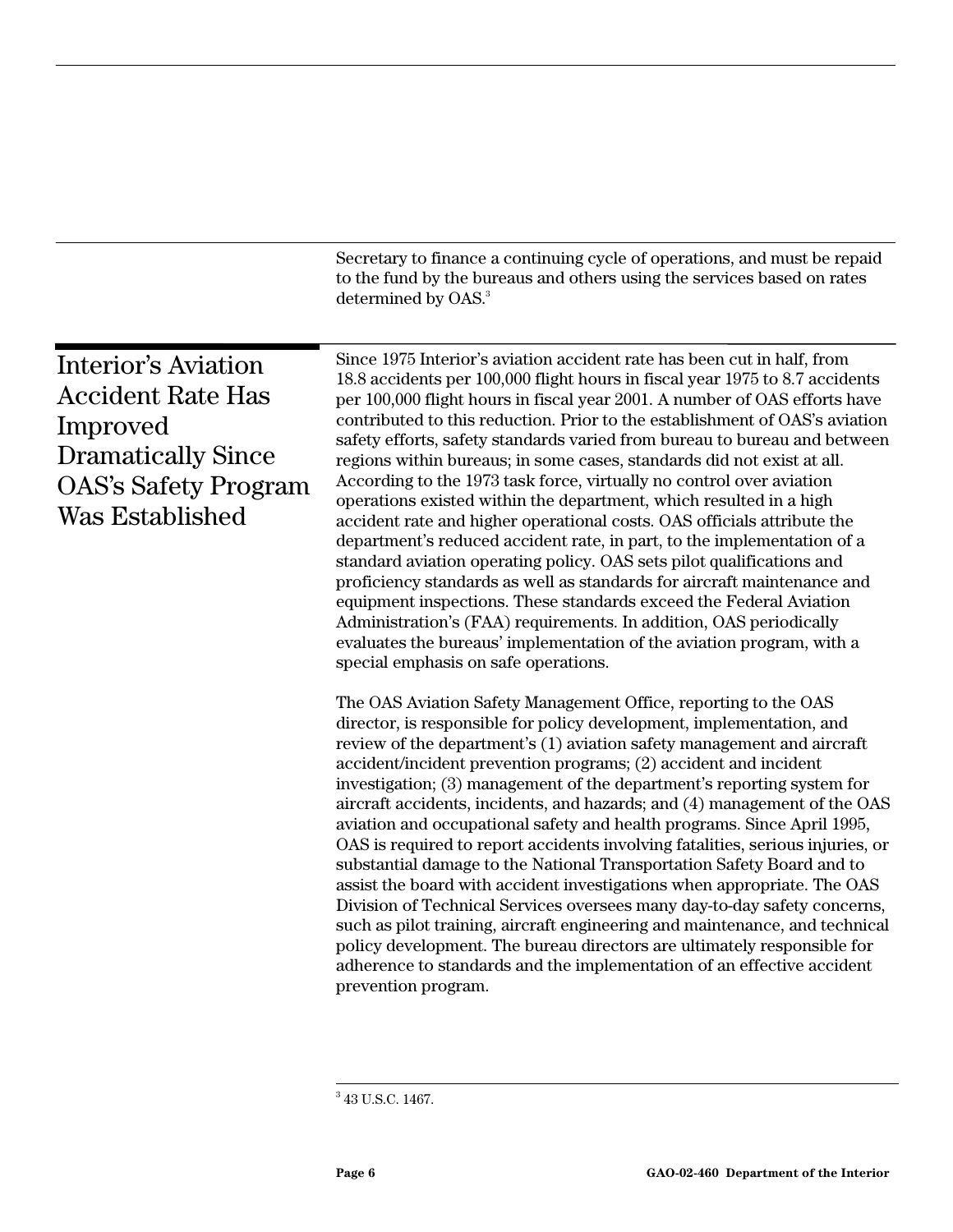Since safety oversight was centralized under OAS, Interior has seen a dramatic decline in the rate of accidents, as shown in figure 2.



**Figure 2: Decline in Interior's Accident Rate per 100,000 Flight Hours, 1975 through 2001**

OAS accepts applicable FAA regulations as baseline criteria for its aviation operations and then applies additional standards in order to reduce accidents that occur during hazardous flying conditions and specialized operations required by the bureaus' unique missions. These standards are published in the department's manual and in OAS's operational procedures memoranda. Additional policy directives issued by the bureaus may be more restrictive but may never be less restrictive than OAS's standards.

These manuals specify more stringent pilot qualifications than those required by federal aviation regulations. For example, FAA requires pilots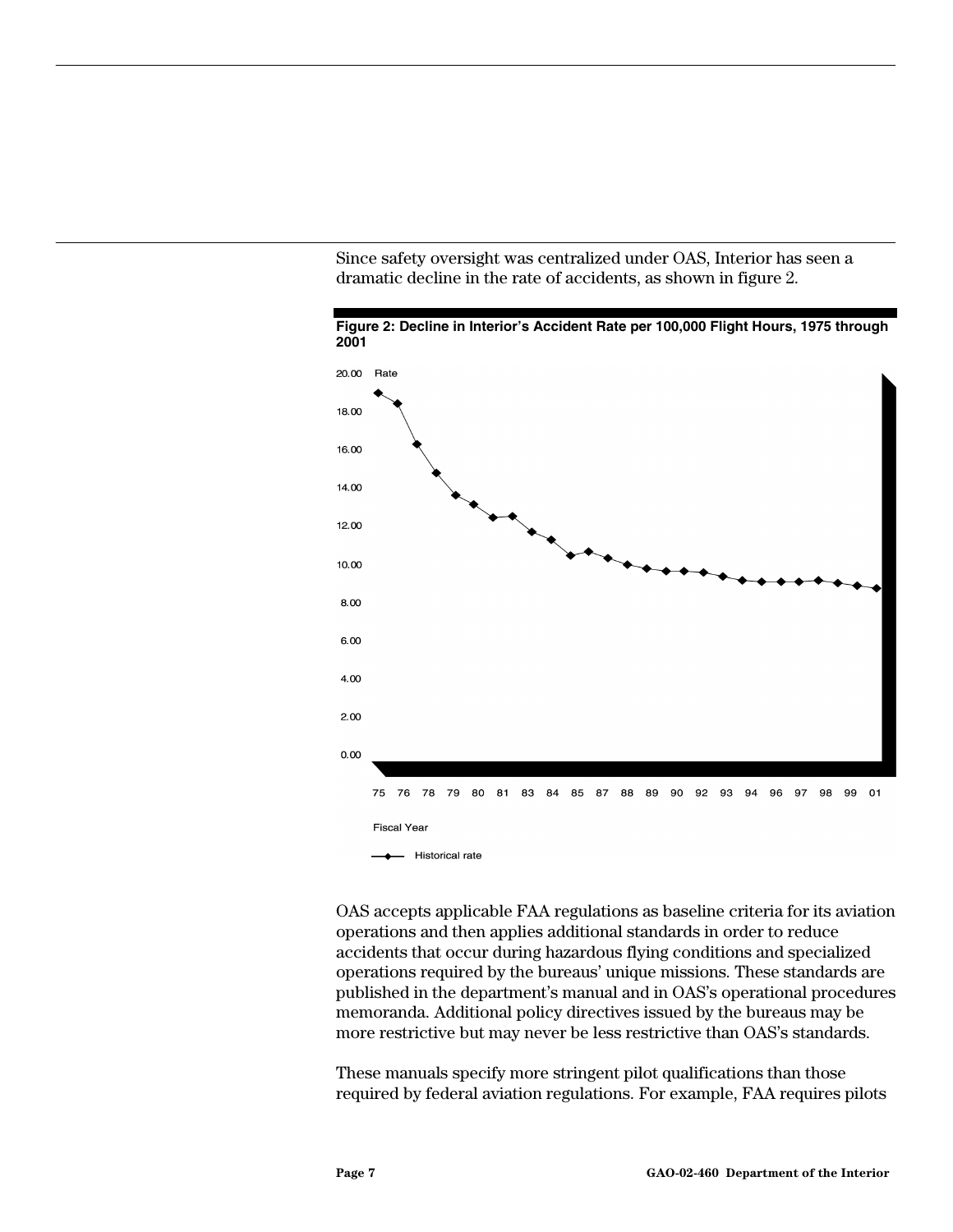who fly passengers on commuter aircraft to have a commercial pilot certificate, which requires a minimum of 250 flight hours. However, OAS requires its contract pilots to have 1,500 flight hours to be eligible to fly missions for Interior. OAS also requires most of its fleet pilots to have a minimum of 500 hours of time commanding an aircraft to operate government-controlled aircraft, although there is no similar requirement in the federal aviation regulations.

OAS has also developed additional aircraft maintenance standards for all Interior-owned aircraft and all contract aircraft that operate for Interior. For example, OAS requires a flight test following an aircraft overhaul, a major repair, or a replacement of engine or propeller. In addition to requirements for flight tests and 100-hour inspections, OAS developed standards for the inspection and maintenance of special use and missionrelated equipment that is not covered by FAA regulations.

Although OAS strives to meet or exceed all FAA regulatory standards on manufacturer requirements, OAS has granted exceptions to manufacturers' weight requirements for certain aircraft—eight Cessna 206 Amphibians and one De Havilland DHC-2T Beaver aircraft. OAS granted these exceptions to the Fish and Wildlife Service to allow the aircraft to exceed the manufacturers' weight limitations when the service conducts surveys of migratory birds. The exceptions were required to compensate for special equipment needed to conduct these surveys and to carry extra fuel during long flights over remote areas. OAS granted the exceptions with several stipulations designed to enhance the safety of these operations. Furthermore, to verify that the aircraft are operating under safe conditions, OAS had an engineering analysis conducted on the eight Cessna aircraft and has an engineering analysis in progress on the De Havilland Beaver. OAS also awarded a development contract on June 5, 2001, to provide a replacement aircraft that will meet all migratory bird mission requirements, thereby eliminating the need for all overweight exceptions to policy.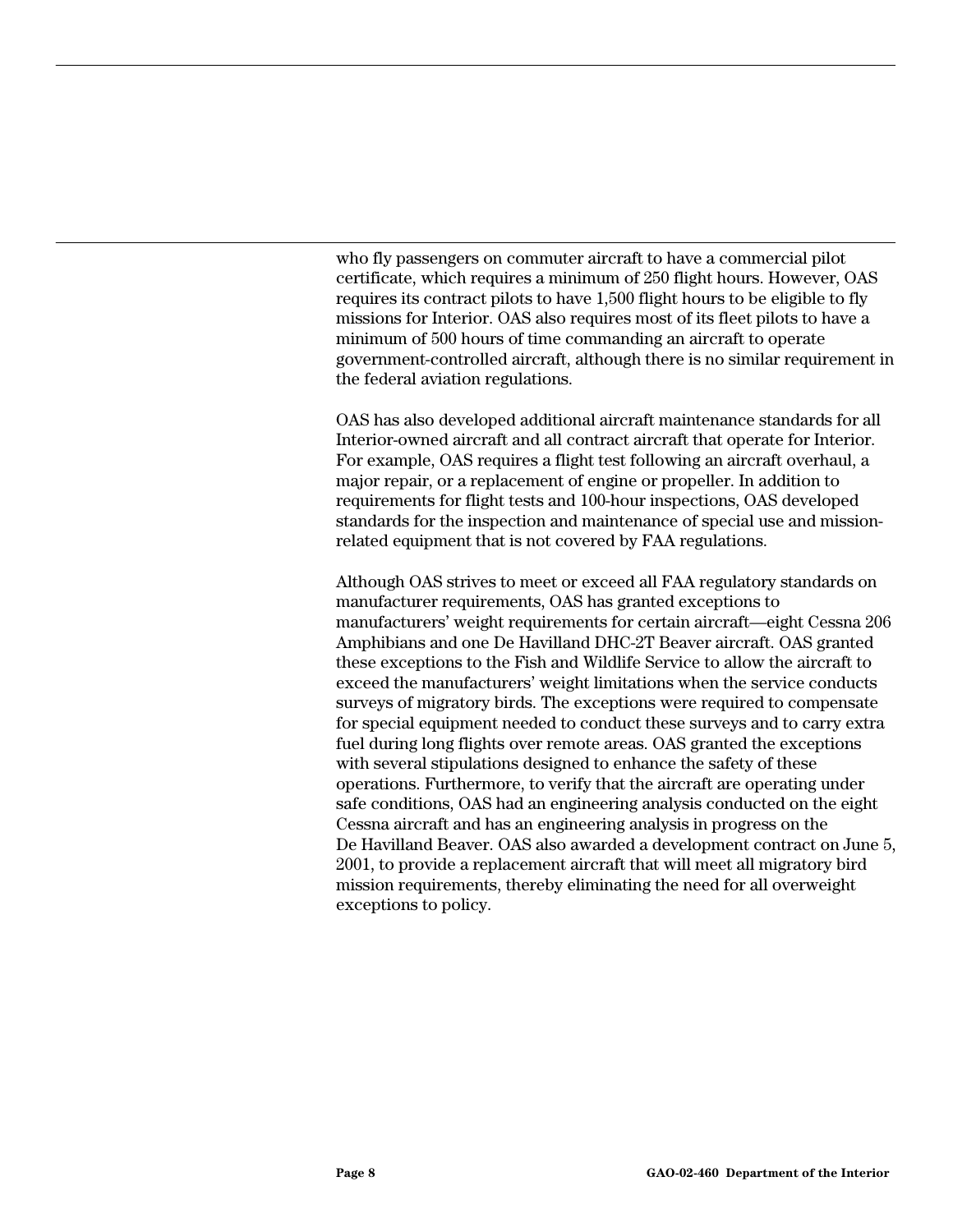| From fiscal year 1997 through fiscal year 2000, OAS did not recover about<br>Rates Charged to<br>\$4 million from Interior's bureaus. We found two primary reasons why<br><b>Users of Fleet Aircraft</b><br>OAS set rates too low to fully recover its costs: (1) actual flight hours were<br>lower than the projected hours based on historical usage and (2) all costs<br><b>Have Not Fully</b><br>were not included in the estimates. As a result, OAS had to subsidize the<br><b>Funded the Cost of</b><br>costs of the aircraft used by Interior bureaus in part with funds from its<br>reserve accounts, collected in prior years, such as the reserve fund for<br><b>Fleet Operations</b><br>replacing aircraft. OAS's failure to recover all its costs from the bureaus<br>was not attributable to any faults in OAS's accounting system but to<br>deficiencies in the fleet rate model and rate process. We found the<br>accounting system capable of producing financial information that is<br>reasonably complete, reliable, and useful to OAS management for the<br>purposes of setting rates.<br>OAS recovers its costs from users by charging for its services. Costs for<br>fleet aircraft are recovered based on fleet rates, and costs for contract<br>aircraft are recovered based on agreements for the cost of the contract<br>plus OAS's costs for servicing these agreements. OAS provides four lines<br>of services—fleet, contract, rental, and miscellaneous (other)—to<br>Interior's bureaus and other agencies, such as those within the<br>Departments of Defense and of Agriculture. For fiscal years 1997 through<br>fiscal year 2000, OAS failed to recover about \$4 million from the Interior<br>sector of its business while realizing a slight overcharge of approximately<br>\$400,000 from agencies outside Interior. Table 1 shows, by business line,<br>where these unrecovered costs occurred.<br>Table 1: Charges and Costs for Interior Bureaus by Business Line, Fiscal Years<br>1997 through 2000<br><b>Dollars in thousands</b><br><b>Miscellaneous</b><br><b>Fleet</b><br><b>Contract</b><br>Rental<br>reimbursable<br>Total charges<br>\$24,406<br>\$169,355<br>\$50,049<br>\$11,462<br>27,512<br>169,673<br>50,877<br>Total costs<br>11,367<br>(\$318)<br>(\$828)<br>\$95<br>(Under)/overcharge<br>(\$3,106)<br>Percentage of |  |  |  |  |  |           |
|--------------------------------------------------------------------------------------------------------------------------------------------------------------------------------------------------------------------------------------------------------------------------------------------------------------------------------------------------------------------------------------------------------------------------------------------------------------------------------------------------------------------------------------------------------------------------------------------------------------------------------------------------------------------------------------------------------------------------------------------------------------------------------------------------------------------------------------------------------------------------------------------------------------------------------------------------------------------------------------------------------------------------------------------------------------------------------------------------------------------------------------------------------------------------------------------------------------------------------------------------------------------------------------------------------------------------------------------------------------------------------------------------------------------------------------------------------------------------------------------------------------------------------------------------------------------------------------------------------------------------------------------------------------------------------------------------------------------------------------------------------------------------------------------------------------------------------------------------------------------------------------------------------------------------------------------------------------------------------------------------------------------------------------------------------------------------------------------------------------------------------------------------------------------------------------------------------------------------------------------------------------------------------------------------------------------------------------------------------------------------------|--|--|--|--|--|-----------|
|                                                                                                                                                                                                                                                                                                                                                                                                                                                                                                                                                                                                                                                                                                                                                                                                                                                                                                                                                                                                                                                                                                                                                                                                                                                                                                                                                                                                                                                                                                                                                                                                                                                                                                                                                                                                                                                                                                                                                                                                                                                                                                                                                                                                                                                                                                                                                                                |  |  |  |  |  |           |
|                                                                                                                                                                                                                                                                                                                                                                                                                                                                                                                                                                                                                                                                                                                                                                                                                                                                                                                                                                                                                                                                                                                                                                                                                                                                                                                                                                                                                                                                                                                                                                                                                                                                                                                                                                                                                                                                                                                                                                                                                                                                                                                                                                                                                                                                                                                                                                                |  |  |  |  |  |           |
|                                                                                                                                                                                                                                                                                                                                                                                                                                                                                                                                                                                                                                                                                                                                                                                                                                                                                                                                                                                                                                                                                                                                                                                                                                                                                                                                                                                                                                                                                                                                                                                                                                                                                                                                                                                                                                                                                                                                                                                                                                                                                                                                                                                                                                                                                                                                                                                |  |  |  |  |  | Total     |
|                                                                                                                                                                                                                                                                                                                                                                                                                                                                                                                                                                                                                                                                                                                                                                                                                                                                                                                                                                                                                                                                                                                                                                                                                                                                                                                                                                                                                                                                                                                                                                                                                                                                                                                                                                                                                                                                                                                                                                                                                                                                                                                                                                                                                                                                                                                                                                                |  |  |  |  |  | \$255,272 |
|                                                                                                                                                                                                                                                                                                                                                                                                                                                                                                                                                                                                                                                                                                                                                                                                                                                                                                                                                                                                                                                                                                                                                                                                                                                                                                                                                                                                                                                                                                                                                                                                                                                                                                                                                                                                                                                                                                                                                                                                                                                                                                                                                                                                                                                                                                                                                                                |  |  |  |  |  | 259,429   |
|                                                                                                                                                                                                                                                                                                                                                                                                                                                                                                                                                                                                                                                                                                                                                                                                                                                                                                                                                                                                                                                                                                                                                                                                                                                                                                                                                                                                                                                                                                                                                                                                                                                                                                                                                                                                                                                                                                                                                                                                                                                                                                                                                                                                                                                                                                                                                                                |  |  |  |  |  | (\$4,157) |

As table 1 shows, the majority of unrecovered costs were in the fleet business line. The fleet business recovered less of its costs because OAS and the bureaus' aviation managers had not correctly determined and set the appropriate rates. To determine the rates it needs to charge its users to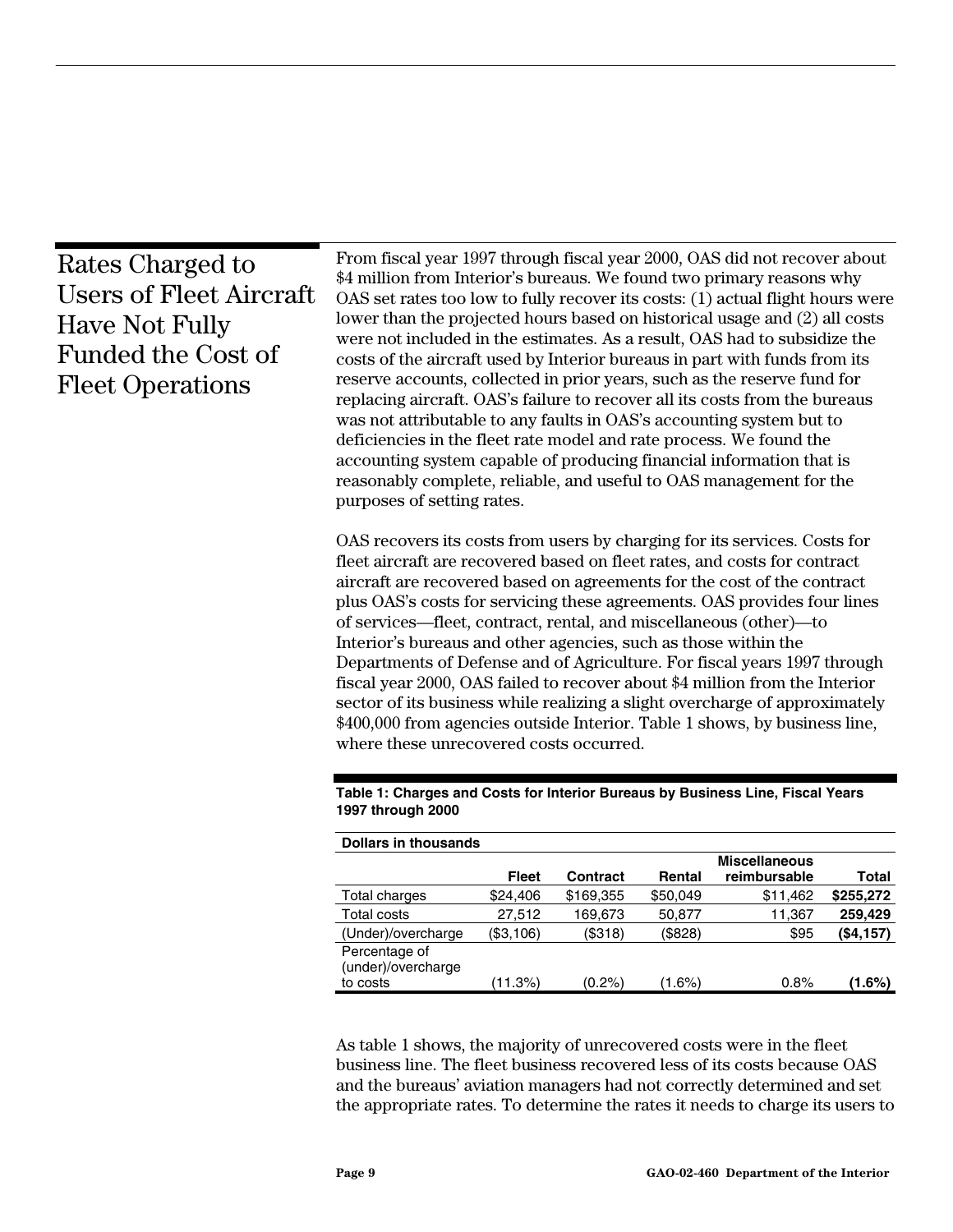recover the costs of its services, OAS captures the historical costs associated with each aircraft. OAS then projects the future costs based on its analysis of the historical costs, adjusted for inflation, and determines a means by which to allocate projected costs to the appropriate user. Based on this allocation, OAS calculates the hourly and monthly rates of the fleet rates using a fleet rate model. OAS then meets with the bureaus' aviation managers to get their input on the rates and makes subsequent adjustments to its projections of future costs if necessary. Finally, the aviation managers and OAS agree to the fleet rates, and OAS and each bureau sign an interagency agreement that sets the rate. In order to allow the bureaus lead time to budget for future costs, rates are set 2 years in advance and adjusted, if necessary. OAS and the aviation managers do not have a process to monitor rates periodically to determine if the rates fully recover costs.

Using this process for setting the fleet aircraft rates, OAS has not recovered all costs because it relies on 5-year historical averages of flight hours in its calculation of rates and has no provision for projecting flight hours in its rate-setting process. If OAS had solicited the bureaus for projected flight hours, which may change from year to year because of changes in mission requirements, it would have had a more accurate projection of usage and therefore could have set the rates more precisely. The use of 5-year historical averages has resulted in an overestimation of the number of flight hours when compared to declining actual usage in recent years. According to an OAS official, the bureaus accept this higher projection of flight hours based on 5-year historical usage, because it results in lower rates. For example, if an aircraft has (1) an estimated cost of \$100,000 based on historical costs and (2) an estimated usage of 200 flight hours based on the historical averages, the resulting rate would be \$500 per flight hour. However, if the actual usage were reduced to 100 flight hours, the actual cost recovery for that aircraft would only be \$50,000 or one-half of the projected recovery. As a result, the rate set would not fully recover the costs. While it is to be expected that flight hours vary to some degree from the projected usage, the use of more accurate projections and resulting rates would result in more accurate recovery of the costs.

Additionally, OAS did not include in its calculations all the costs that needed to be considered in setting rates. From 1991 through 2000, in the Alaskan operations, OAS omitted from its rate calculation approximately \$1.9 million in costs for aircraft maintenance. Fleet rates were therefore significantly lower than needed to recover the costs. OAS did not have a process in place to recognize the error and the resulting underrecovery of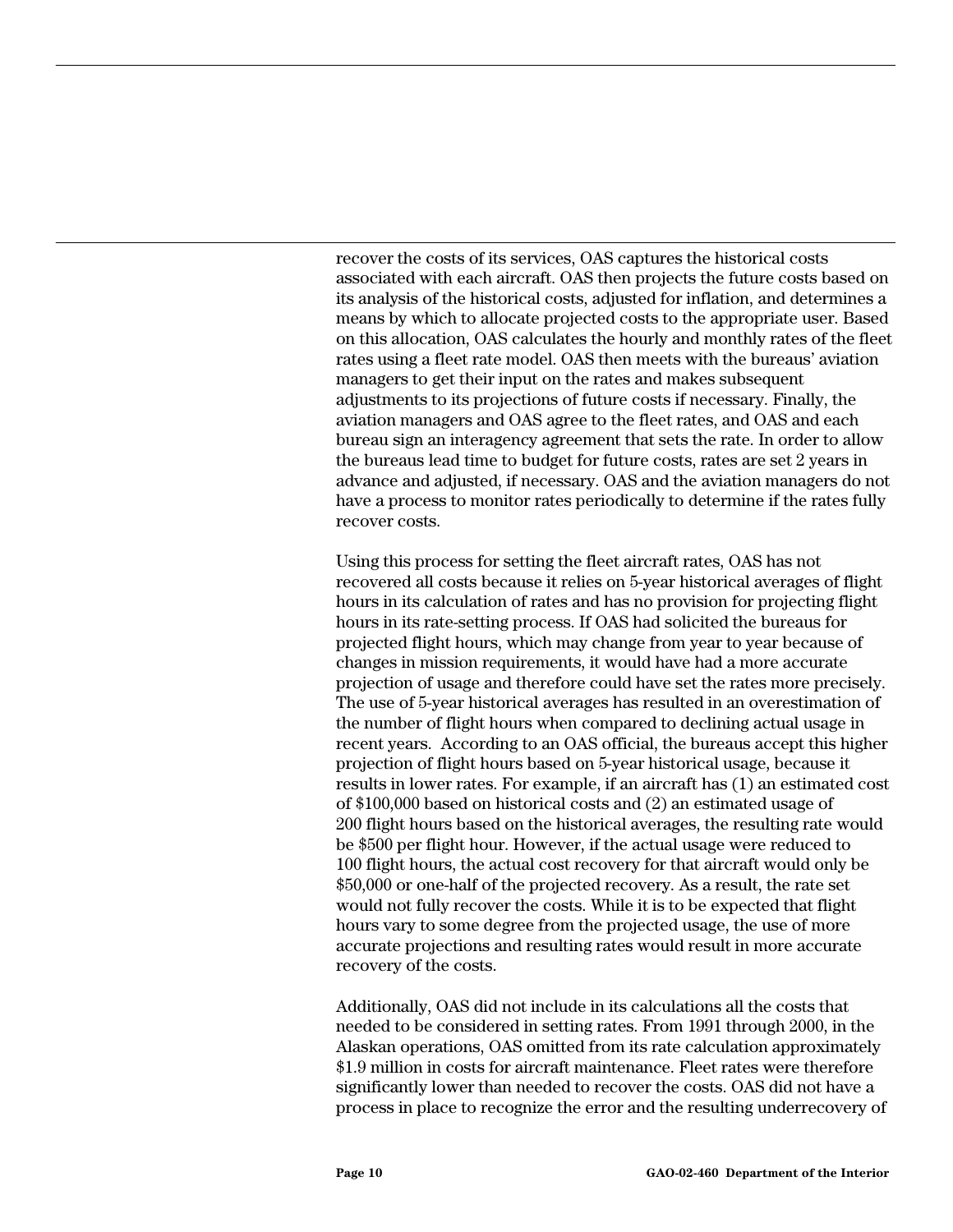|                                                                                                                                                                                  | costs in a timely fashion. OAS has since taken actions to recoup the costs<br>of the Alaska fleet maintenance operations and now includes these costs<br>in its rate calculations. OAS has also not included in its projection all the<br>costs of employees' postretirement health benefits and of the Civil Service<br>Retirement System employee pension plan for current OAS employees<br>engaged in work directly related to aviation services and therefore is not<br>recovering these costs from its users.                                                                                                                                                                                                                                                                                                                                                                                                                                                                                                                                                                                                                                              |
|----------------------------------------------------------------------------------------------------------------------------------------------------------------------------------|-----------------------------------------------------------------------------------------------------------------------------------------------------------------------------------------------------------------------------------------------------------------------------------------------------------------------------------------------------------------------------------------------------------------------------------------------------------------------------------------------------------------------------------------------------------------------------------------------------------------------------------------------------------------------------------------------------------------------------------------------------------------------------------------------------------------------------------------------------------------------------------------------------------------------------------------------------------------------------------------------------------------------------------------------------------------------------------------------------------------------------------------------------------------|
| <b>OAS Has Taken</b><br><b>Actions to Control</b><br>Program Cost<br>Increases, but<br><b>Improved Scheduling</b><br>and Use of Aircraft<br><b>Could Further Reduce</b><br>Costs | OAS has taken steps to control increases in program costs, but could<br>potentially save several million dollars more annually if it implemented a<br>more cost-effective approach to using aircraft. In an effort to control costs,<br>OAS has reduced staff and implemented strategies to operate more<br>efficiently. As a further effort, OAS conducted cost comparisons and<br>determined that it was more cost effective to maintain aircraft under<br>government ownership than to contract for aircraft. Despite these efforts,<br>OAS has not managed the use and scheduling of aircraft, a major factor of<br>the aviation program's cost. We analyzed the savings attributable to<br>improvements in fleet and contract utilization and found that a moderate<br>increase in average annual flight hours per aircraft could translate into<br>savings of several million dollars annually. However, until OAS sets<br>results-oriented performance goals and measures as part of a strategic<br>aviation planning process and monitors its performance on an ongoing<br>basis, it cannot track its progress in achieving additional program savings. |
| OAS Has Acted to Control<br><b>Program Cost Increases</b><br>$\bullet$                                                                                                           | OAS has taken several actions to control the cost of operations to maintain<br>fleet rate cost increases consistent with the producer price index for<br>transportation since 1995. In particular:<br>OAS decreased staffing levels from 124 staff in fiscal year 1992 to 94 staff<br>in fiscal year 2000, a 24-percent decrease. Because most OAS costs are<br>personnel-related, this reduction significantly decreased OAS's costs.<br>The OAS Acquisition Management Division implemented new contracting<br>procedures to streamline the contracting process and established<br>interdepartmental agreements with the Department of Agriculture's Forest<br>Service to facilitate aircraft sharing arrangements.<br>OAS is developing Web-based training for bureau aviation personnel,<br>reducing training cost by more than \$100,000 during the first 6 months of<br>program implementation.                                                                                                                                                                                                                                                           |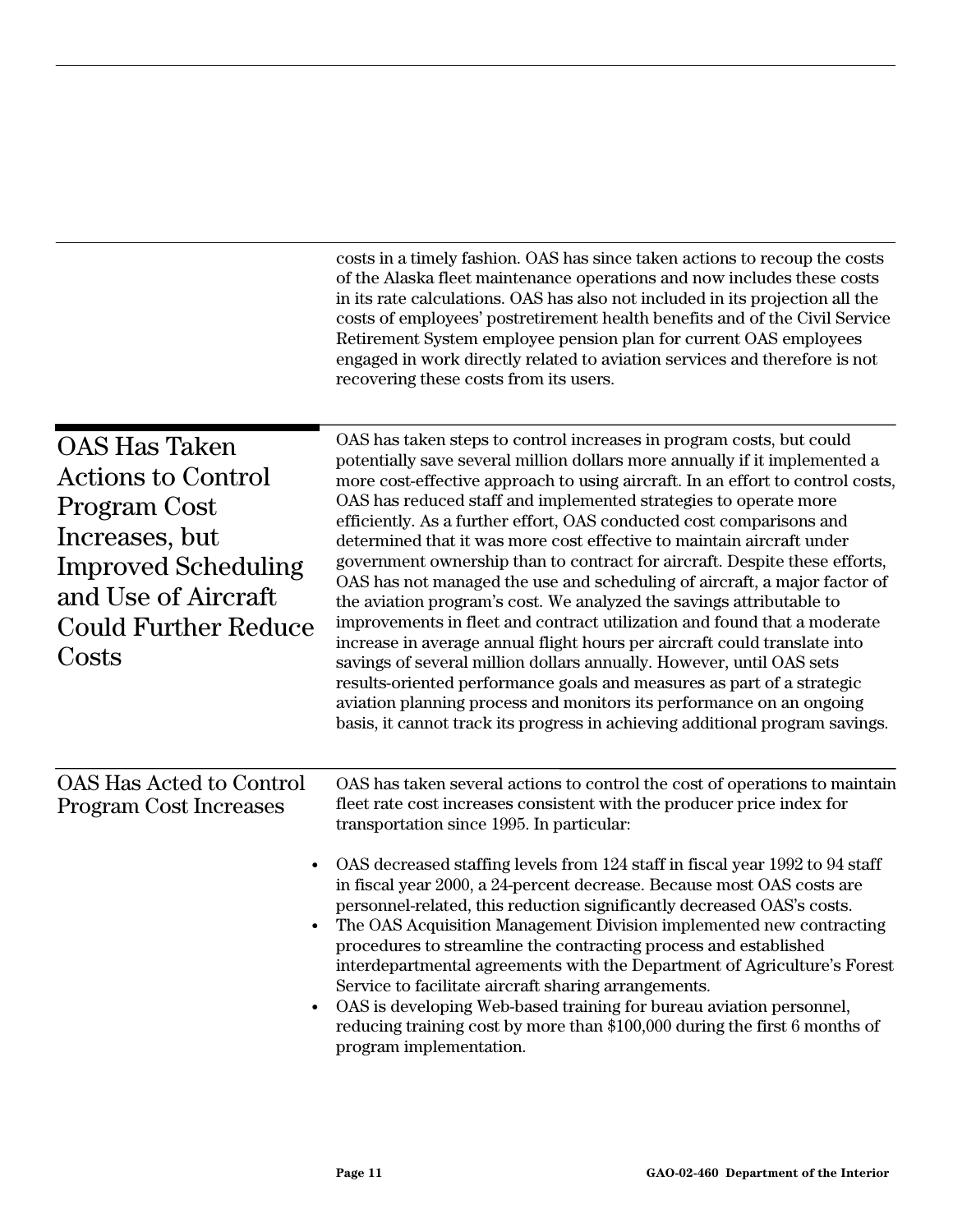| <b>OAS's Cost Comparisons</b><br><b>Showed Fleet Operations</b><br>to Be Cost Effective            | To examine the cost effectiveness of government ownership, OAS<br>compared the costs of fleet aircraft with the costs of contracted aircraft.<br>OAS found that, given the existing fleet aircraft, equipment, locations, and<br>missions, retaining the fleet under government ownership to be \$243 per<br>flight hour less, on average, than contract aircraft. In making these<br>comparisons, OAS contracted for two comprehensive studies—one in 1996<br>and one in 2001—that were to follow the standard requirements laid out in<br>Office of Management and Budget Circular A-76, "Performance of<br>Commercial Activities," for ensuring that the cost comparisons between<br>government and contracted operations were conducted appropriately. The<br>1996 study concluded that all but 2 of the 84 aircraft examined were, on<br>average, significantly more cost effective under government ownership.<br>The 2001 study found that all but 1 of the 89 aircraft reviewed to be cost<br>effective.  |  |  |
|----------------------------------------------------------------------------------------------------|-------------------------------------------------------------------------------------------------------------------------------------------------------------------------------------------------------------------------------------------------------------------------------------------------------------------------------------------------------------------------------------------------------------------------------------------------------------------------------------------------------------------------------------------------------------------------------------------------------------------------------------------------------------------------------------------------------------------------------------------------------------------------------------------------------------------------------------------------------------------------------------------------------------------------------------------------------------------------------------------------------------------|--|--|
|                                                                                                    | OAS also contracted for a cost comparison of aviation maintenance costs<br>and solicited bids from private vendors to maintain the fleet in Alaska<br>during 1995. As part of the A-76 process, OAS also prepared a bid<br>proposing a streamlined government operation that would lower its<br>maintenance costs by reducing the number of maintenance personnel.<br>While several vendors expressed interest, none ultimately bid on the<br>contract to assume maintenance operations for the Alaskan service. Some<br>bidders took exception with the minimum wage provisions issued by the<br>Department of Labor that were included in the solicitation. OAS requested<br>a clarification regarding wage determination rates, but did not receive a<br>reply; therefore, the wage provisions remained in the solicitation as issued.<br>OAS won the bid to continue in-house maintenance and implemented the<br>streamlined organization, reducing the number of maintenance personnel<br>from $13$ to $9$ . |  |  |
| OAS Has Not Acted to<br>Improve Use and<br><b>Scheduling of Aircraft to</b><br><b>Reduce Costs</b> | Although OAS was organized in 1973 to help improve the utilization of<br>government-controlled aircraft, the use of fleet aircraft declined from<br>about 350 hours per aircraft in fiscal year 1973 to 246 hours per aircraft in<br>fiscal year 2000. <sup>4</sup> The task force and several recent reports recommended<br>more centralization of scheduling; however, OAS has not been able to fully<br>implement these recommendations because the bureaus determine the<br>aviation resources needed to accomplish their missions.                                                                                                                                                                                                                                                                                                                                                                                                                                                                           |  |  |

 $\frac{1}{4}$  The actual fiscal year 2000 average hours of 224 has been increased by 10 percent for comparison purposes due to a change in the method of recording flight hours in 1996.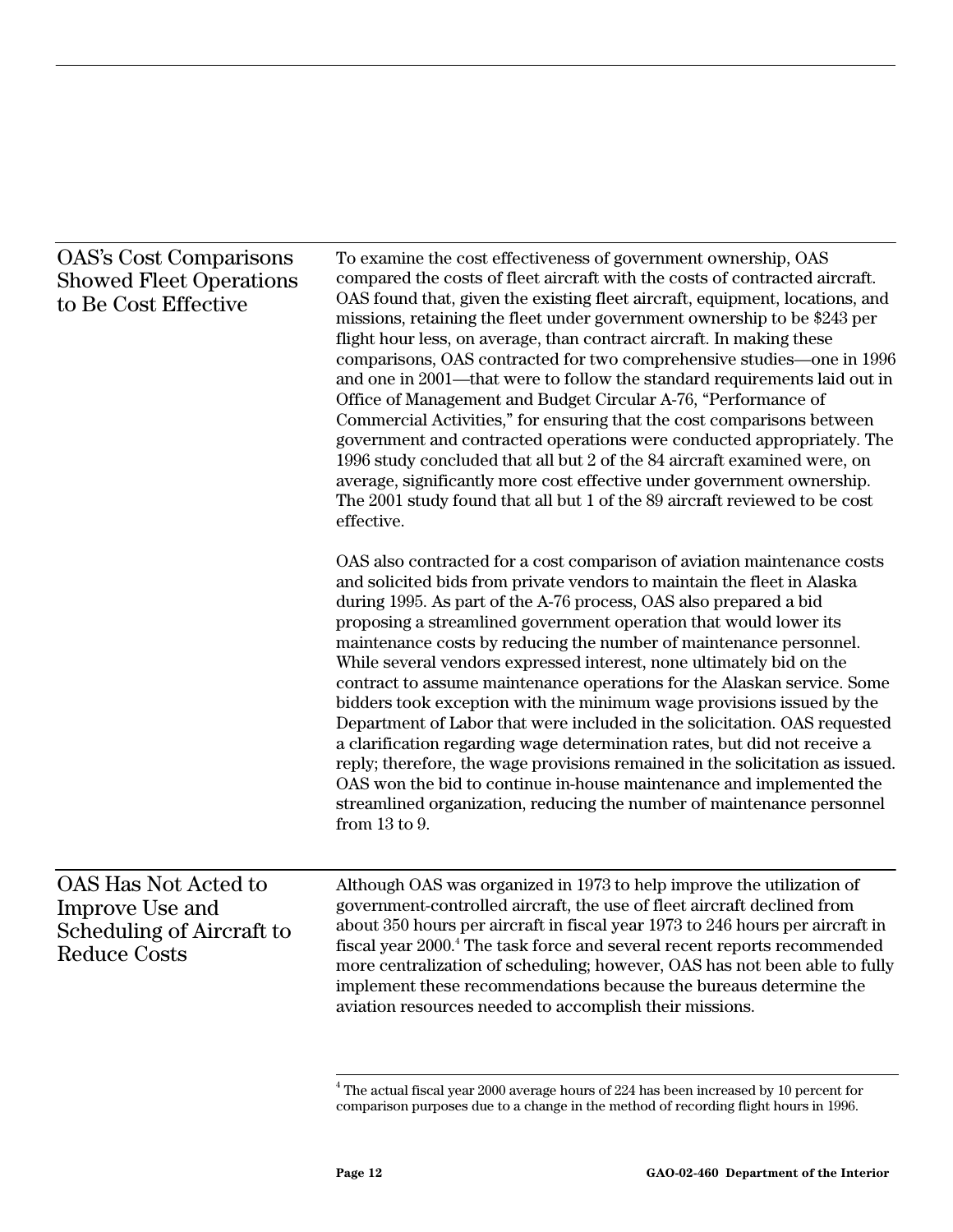In 1995, the inspector general of the Department of the Interior estimated that Interior spent \$2.3 million throughout 1992 and 1993 in unnecessary costs because the bureaus did not schedule flights when fleet aircraft were available and did not coordinate these aircraft either within each bureau or among the bureaus. The report suggested that OAS could be a focal point for scheduling and use of the government-owned fleet, or designate a bureau as the schedule coordinator within specified regional areas.

In 1996, the General Services Administration also reviewed the Interior aviation program and identified the potential for significant savings related to utilization. At the time, the Interior average of 252 hours was significantly less than the federal average of 350 hours per year, according to the report. The report estimated that increasing the average hours per aircraft to the federal average of 350 hours per year would result in an annual savings of \$715,000 in fixed costs and more than \$4 million from the disposal of multiple fleet aircraft. The General Services Administration did not estimate any savings for variable costs.

We also analyzed the potential for program savings resulting from improved aircraft utilization. Our analysis is meant to illustrate the potential for savings—not to identify what utilization improvements should be made by OAS and the bureaus. We considered two strategies to increase the fleet's average number of flight hours per year—either reduce the size of the fleet or increase the total hours flown. Reducing the number of fleet aircraft could reduce fixed program costs, while increasing the total number of hours flown by fleet aircraft could reduce the variable program costs.

If fewer fleet aircraft could fly the required missions, then the utilization of the fleet could be increased and the fixed cost associated with some fleet aircraft could be eliminated. As shown in table 2, a 30-percent reduction in the size of the fleet increases average flight hours per aircraft per year from 221 to 316 hours per year based on actual fiscal year 2000 fleet flight hours.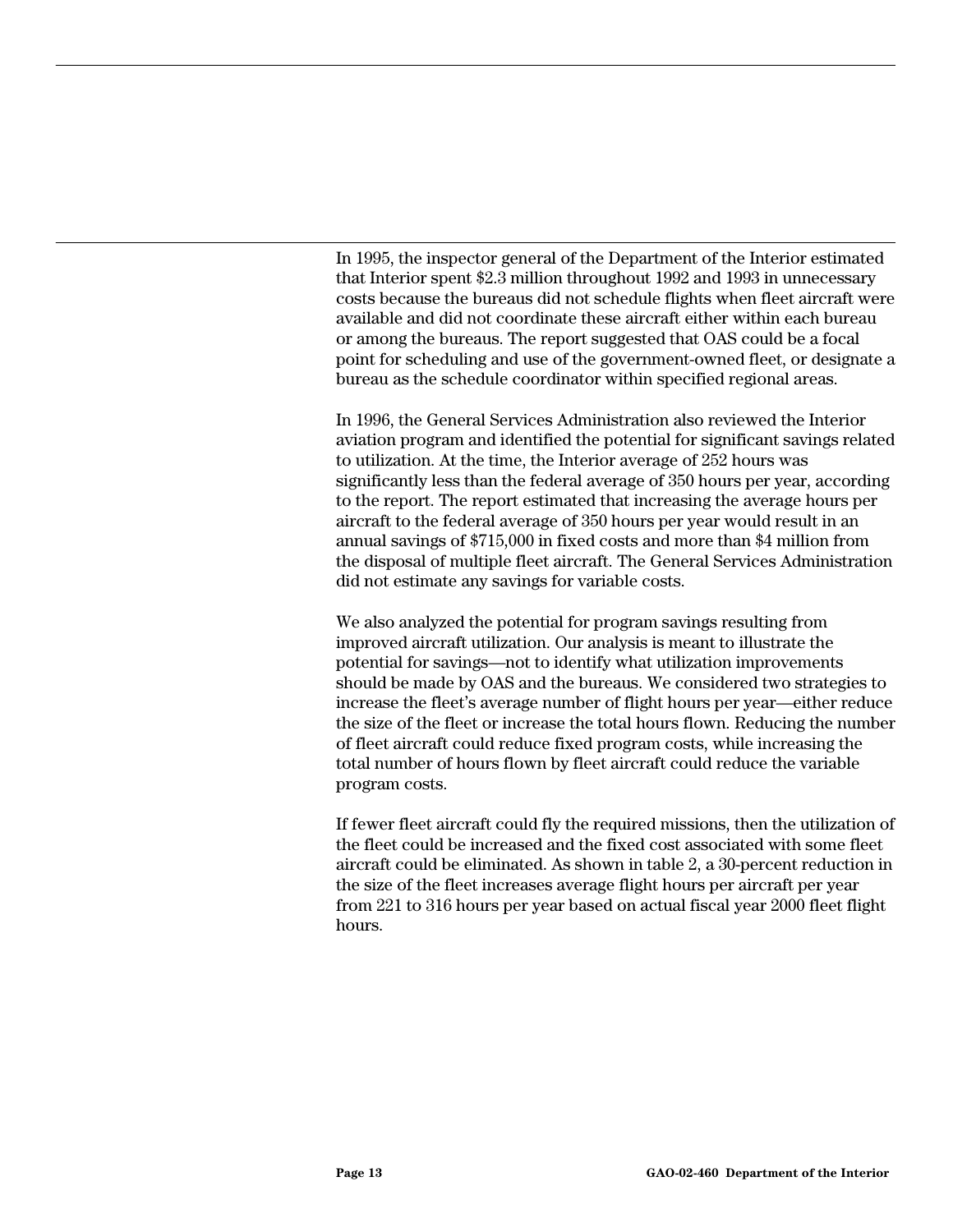|                                               | Potential for savings under three scenarios |                                                    |                                                    |                                                    |
|-----------------------------------------------|---------------------------------------------|----------------------------------------------------|----------------------------------------------------|----------------------------------------------------|
|                                               | <b>Fiscal year</b><br>2000                  | <b>Reduction in</b><br>fleet size of<br>10 percent | <b>Reduction in</b><br>fleet size of<br>20 percent | <b>Reduction in</b><br>fleet size of<br>30 percent |
| Number of fleet<br>aircraft                   | 100                                         | 90                                                 | 80                                                 | 70                                                 |
| Total fleet hours                             | 22,125                                      | 22,125                                             | 22,125                                             | 22,125                                             |
| Average flight<br>hours per fleet<br>aircraft | 221                                         | 246                                                | 277                                                | 316                                                |
| <b>Potential</b><br>reduction in              |                                             |                                                    |                                                    |                                                    |
| fixed cost                                    | \$0                                         | \$170,510                                          | \$370,529                                          | \$610,070                                          |

#### **Table 2: Potential Fixed Cost Savings Opportunities Resulting from Increases in Utilization**

Note: The potential for fixed cost reductions is based on OAS's cost data and assumes that the least utilized fleet aircraft would be among the first considered during any fleet streamlining decision process.

We also looked at the potential to realize variable cost savings. These savings could be achieved by using fleet aircraft instead of contract aircraft when fleet costs are less than contract costs. For example, according to the OAS 2001 cost comparison study, certain contract aircraft are 100 to 235 percent more expensive to operate. For these aircraft, the OAS's estimated average net variable cost savings between the fleet and contract aircraft was \$778 per flight hour. As shown in table 3, if it were possible to convert 4,425 flight hours to fleet operations, then the average utilization per fleet aircraft would increase by 20 percent, and the potential variable cost saving would be about \$3.4 million annually. However, in order to determine the actual savings potential, OAS and the bureaus would need to conduct a detailed review of opportunities on an aircraftby-aircraft basis.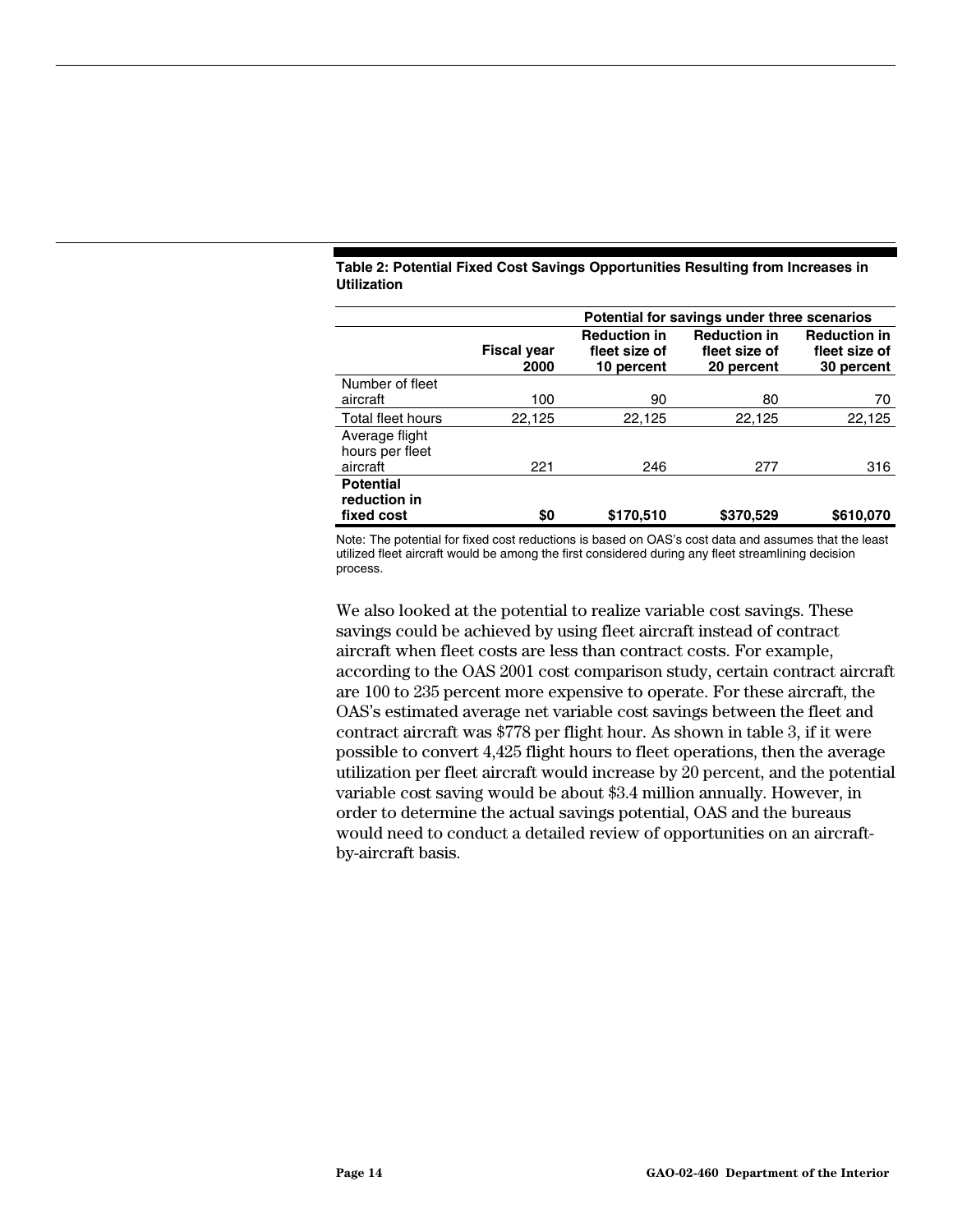| Table 3: Potential Variable Cost Savings Opportunities Resulting from Increases in |  |
|------------------------------------------------------------------------------------|--|
| <b>Utilization</b>                                                                 |  |

|                                                | Potential for savings under three<br>scenarios |                                             |                                             |                                             |
|------------------------------------------------|------------------------------------------------|---------------------------------------------|---------------------------------------------|---------------------------------------------|
|                                                | <b>Fiscal year</b><br>2000                     | Increase in<br>utilization of<br>10 percent | Increase in<br>utilization of<br>15 percent | Increase in<br>utilization of<br>20 percent |
| Contract hours converted<br>to fleet hours     | 0                                              | 2,213                                       | 3.319                                       | 4,425                                       |
| Net savings per<br>converted contract hour     | 0                                              | \$778                                       | \$778                                       | \$778                                       |
| Total fleet hours                              | 22,125                                         | 24.338                                      | 25.444                                      | 26,550                                      |
| Number of fleet aircraft                       | 100                                            | 100                                         | 100                                         | 100                                         |
| Average flight hours per<br>fleet aircraft     | 221                                            | 243                                         | 254                                         | 266                                         |
| <b>Potential reduction in</b><br>variable cost | \$0                                            | \$1,721,325                                 | \$2,581,988                                 | \$3,442,650                                 |

Note: The potential for converted contract hours of 4,425 (a 20-percent increase in utilization) is based on actual FY 2000 contract hours flown by 74 Bell 206 and 412 helicopters. Since OAS operates only a few Bell aircraft, the potential variable cost savings would be contingent upon the acquisition of additional aircraft.

OAS and the bureaus have not been able to improve aircraft utilization. Citing its history and relationship with the bureaus, OAS did not implement all the utilization recommendations made in the prior studies because it believes it lacks the authority and responsibility to mandate bureau program and mission requirements—and hence, utilization—under departmental regulations. While bureau aviation managers point to some examples in which improved utilization has resulted in savings, they have not attempted to make a systemwide improvement in utilization. Bureau aviation managers noted that improvements in utilization are difficult to implement because of other factors: weather, high-priority or time-critical missions, workload peaks, mission-required equipment, and the aircraft's physical location.

| <b>OAS Cannot Demonstrate</b>  | OAS does not set results-oriented performance goals and measures as part      |
|--------------------------------|-------------------------------------------------------------------------------|
| <b>How Its Cost Reductions</b> | of a strategic aviation planning process and does not monitor its             |
| <b>Have Affected Program</b>   | performance on an ongoing basis. As a result, it cannot effectively track its |
| <b>Outcomes</b>                | performance or measure its results on a consistent basis. OAS has tracked     |
|                                | its performance on a sporadic basis in response to requests for               |
|                                | information, legislative requirements, or, most recently, as part of the      |
|                                | rate-setting process, but it has not linked performance measurement to        |
|                                | results-oriented goals. For example, OAS tracked the cost and                 |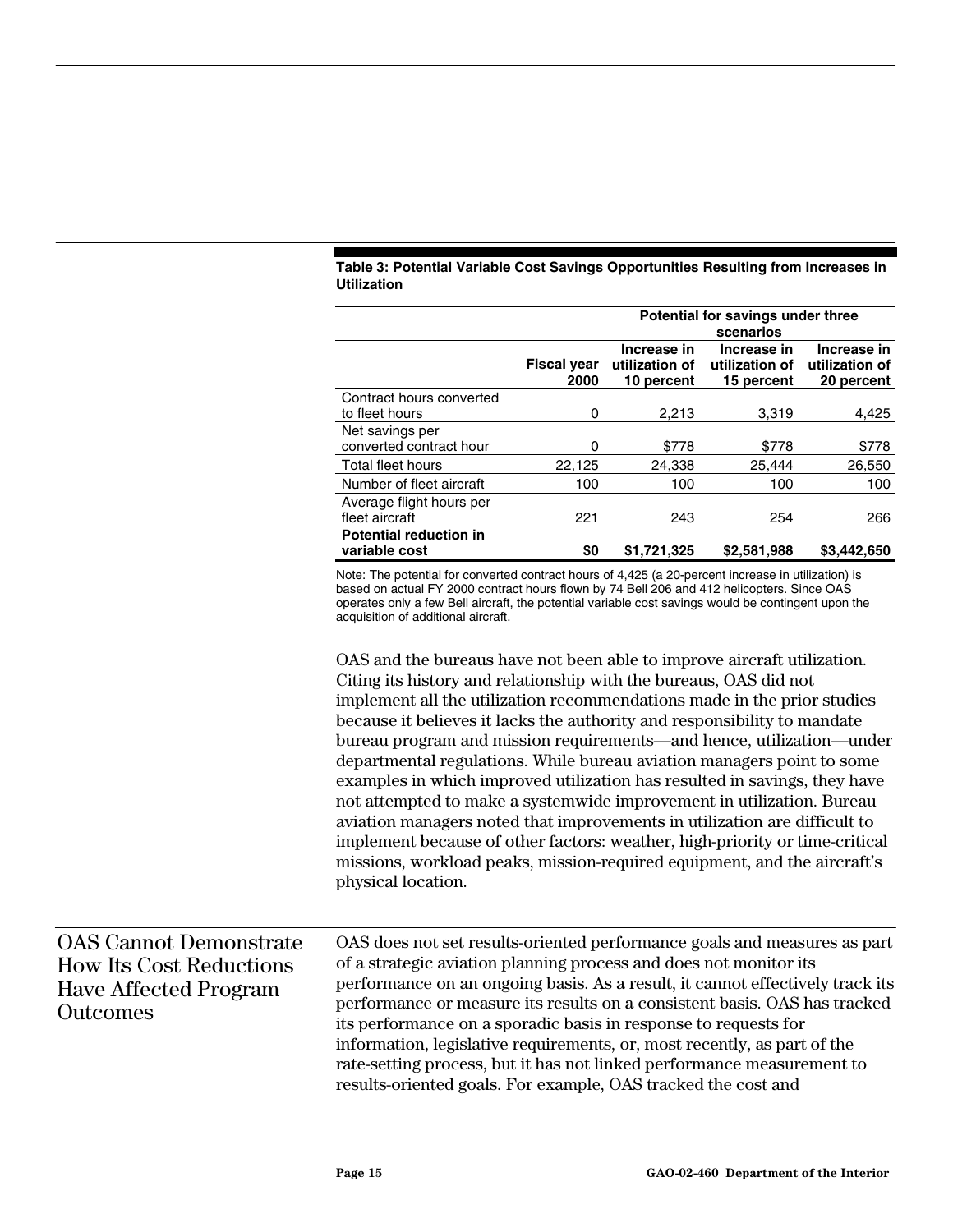|                                                       | performance of the Alaskan operations as part of the reorganization, but<br>discontinued monitoring the operations' performance after 2 years.                                                                                                                                                                                                                                                                                                                                                                                                                                                                                                                                                                                                                                                                                                                                                                                                                       |
|-------------------------------------------------------|----------------------------------------------------------------------------------------------------------------------------------------------------------------------------------------------------------------------------------------------------------------------------------------------------------------------------------------------------------------------------------------------------------------------------------------------------------------------------------------------------------------------------------------------------------------------------------------------------------------------------------------------------------------------------------------------------------------------------------------------------------------------------------------------------------------------------------------------------------------------------------------------------------------------------------------------------------------------|
| Conclusions                                           | Rate setting is a critical component of OAS's program operations because<br>OAS must recover its costs and maintain adequate funding for operations,<br>future aircraft replacement, and accident reserves. Shortfalls in program<br>costs, such as those resulting from inaccurately setting rates, would have<br>been less likely to occur year after year if the bureaus had evaluated<br>whether their reliance on historical averages correctly predicted future<br>costs and usage. Consideration of both historical and projected data would<br>help OAS bring the best available information to bear in estimating usage<br>and setting rates. Periodic comparisons of the rates set with the actual<br>costs incurred would have helped ensure that all costs were recovered.                                                                                                                                                                               |
|                                                       | OAS acting alone cannot improve the utilization of aircraft. Traditionally,<br>the bureaus have not coordinated their efforts to use their aviation<br>resources in a more cost-effective manner. As a result, fleet aircraft are not<br>being fully utilized; better utilization could lead to significant savings.<br>Absent a strategic aviation plan for the department, it is difficult to analyze<br>future requirements by mission and flight hours. OAS and the bureaus<br>could begin the process for fuller utilization if they established a strategic<br>aviation plan that, among other things, sets results-oriented performance<br>goals and measures for the department and then, following that plan,<br>analyzed future requirements for the department. Such an analysis could<br>help them identify new opportunities to reduce cost, maintain the quality<br>of services, and maximize the value of the aviation program for the<br>department. |
| <b>Recommendations for</b><br><b>Executive Action</b> | To ensure that all program costs are fully recovered and to improve the<br>rate-setting process, we recommend that the secretary of the Department<br>of the Interior                                                                                                                                                                                                                                                                                                                                                                                                                                                                                                                                                                                                                                                                                                                                                                                                |
|                                                       | direct OAS to obtain forecasts of future usage from the bureaus and use<br>these forecasts, as well as other relevant information, to set rates; and<br>direct OAS and the bureaus, upon completion of the rate-setting process<br>and calculation of associated payments, to determine whether the rates<br>recovered all costs and, if not, whether adjustments in the process used to<br>calculate the rates are necessary.                                                                                                                                                                                                                                                                                                                                                                                                                                                                                                                                       |
|                                                       | We also recommend that the secretary of the Department of the Interior<br>instruct the directors of the Office of Aircraft Services and of each bureau                                                                                                                                                                                                                                                                                                                                                                                                                                                                                                                                                                                                                                                                                                                                                                                                               |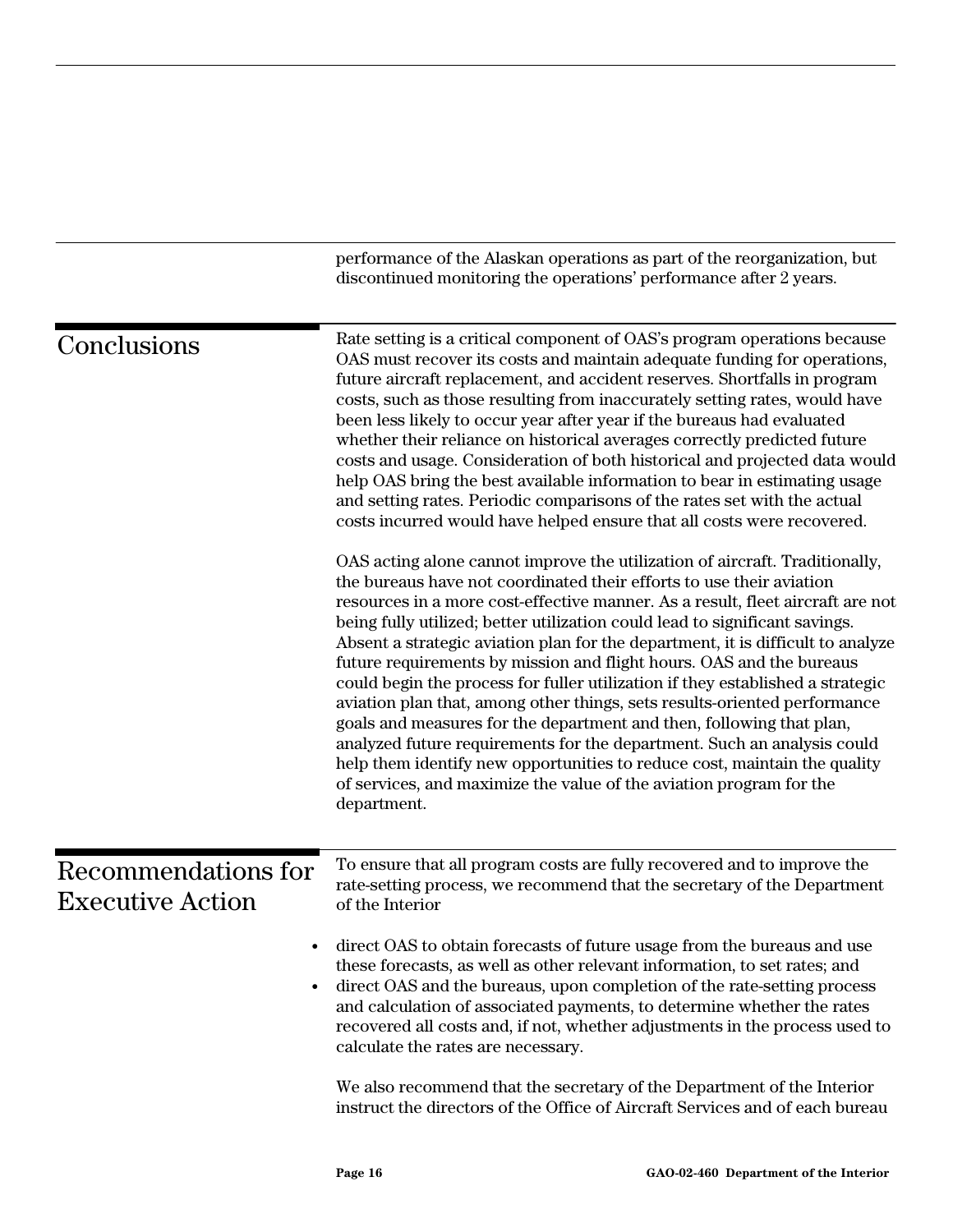|                          | to improve scheduling and use of aircraft and establish performance<br>measures to monitor and assess progress.                                                                                                                                                                                                                                                                                                                                                                                                                                                                                                                                                                                                                                                                                                                                                                                                                                            |
|--------------------------|------------------------------------------------------------------------------------------------------------------------------------------------------------------------------------------------------------------------------------------------------------------------------------------------------------------------------------------------------------------------------------------------------------------------------------------------------------------------------------------------------------------------------------------------------------------------------------------------------------------------------------------------------------------------------------------------------------------------------------------------------------------------------------------------------------------------------------------------------------------------------------------------------------------------------------------------------------|
| <b>Agency Comments</b>   | We provided the Department of the Interior with a draft of this report for<br>review and comment. Interior agreed with the information presented in<br>the draft, and stated that our findings and recommendations are<br>reasonable. It stated that the department's aviation program is complex<br>and multi-faceted due to the widely diverse missions of the bureaus.<br>Further, it stated that our report recognizes that successful aviation<br>management within the department depends on a partnership between<br>OAS and the bureaus to seek more efficient and cost-effective ways to<br>manage the program. The comments of the Department of the Interior and<br>our responses to those comments are included in appendix I.                                                                                                                                                                                                                 |
| Scope and<br>Methodology | We performed our review at OAS's headquarters in Boise, Idaho, and at<br>OAS, Fish and Wildlife Service, and the National Park Service offices<br>located in Anchorage, Alaska. We discussed the OAS aviation program<br>with aviation managers and others from Interior's Bureau of Land<br>Management, Fish and Wildlife Service, and National Park Service. For<br>additional perspective, we interviewed private-sector maintenance<br>vendors in Alaska and representatives of the state of Alaska aviation<br>program.                                                                                                                                                                                                                                                                                                                                                                                                                               |
|                          | We reviewed OAS's and bureaus' aviation program documents and prior<br>audit reports, including laws, regulations, program plans, financial data,<br>fleet rate meeting minutes, and other documents. Although we did not<br>conduct audit procedures designed to completely evaluate or give an<br>opinion on the OAS accounting system and corresponding internal<br>controls, we did review work conducted by the Office of the Inspector<br>General and also performed limited testing of data reliability. We<br>examined OAS's cost comparisons as part of the A-76 process; we did not,<br>however, evaluate the bureaus' future mission needs or flight hour<br>forecasts on which the study was based. To illustrate the potential<br>improvements in aircraft utilization, we relied on OAS's most recent<br>comparison of contract and fleet costs and applied the estimated costs to<br>actual OAS fiscal year 2000 aircraft and flight hours. |
|                          | We conducted our work from July 2001 through April 2002 in accordance<br>with generally accepted government auditing standards.                                                                                                                                                                                                                                                                                                                                                                                                                                                                                                                                                                                                                                                                                                                                                                                                                            |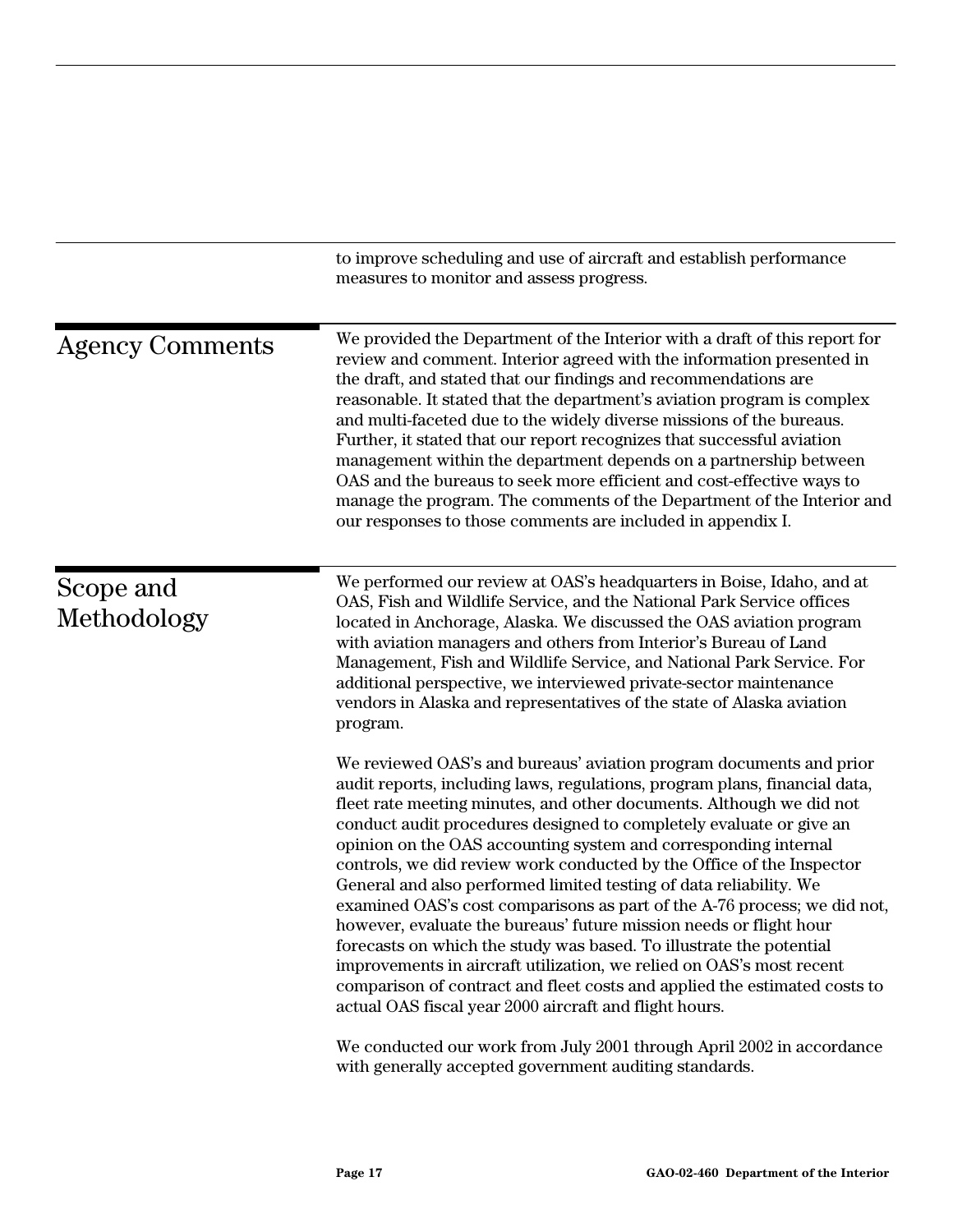As we agreed with your office, unless you publicly announce the contents of this report earlier, we plan no further distribution of it until 30 days from the date of this letter. We will then send copies to other interested parties and make copies available to others who request them.

If you or your staff has any questions about this report, please call me or Peg Reese at (202) 512-3841. Key contributors to this report are listed in appendix II.

Sincerely yours,

T. Hui

Barry T. Hill Director, Natural Resources and Environment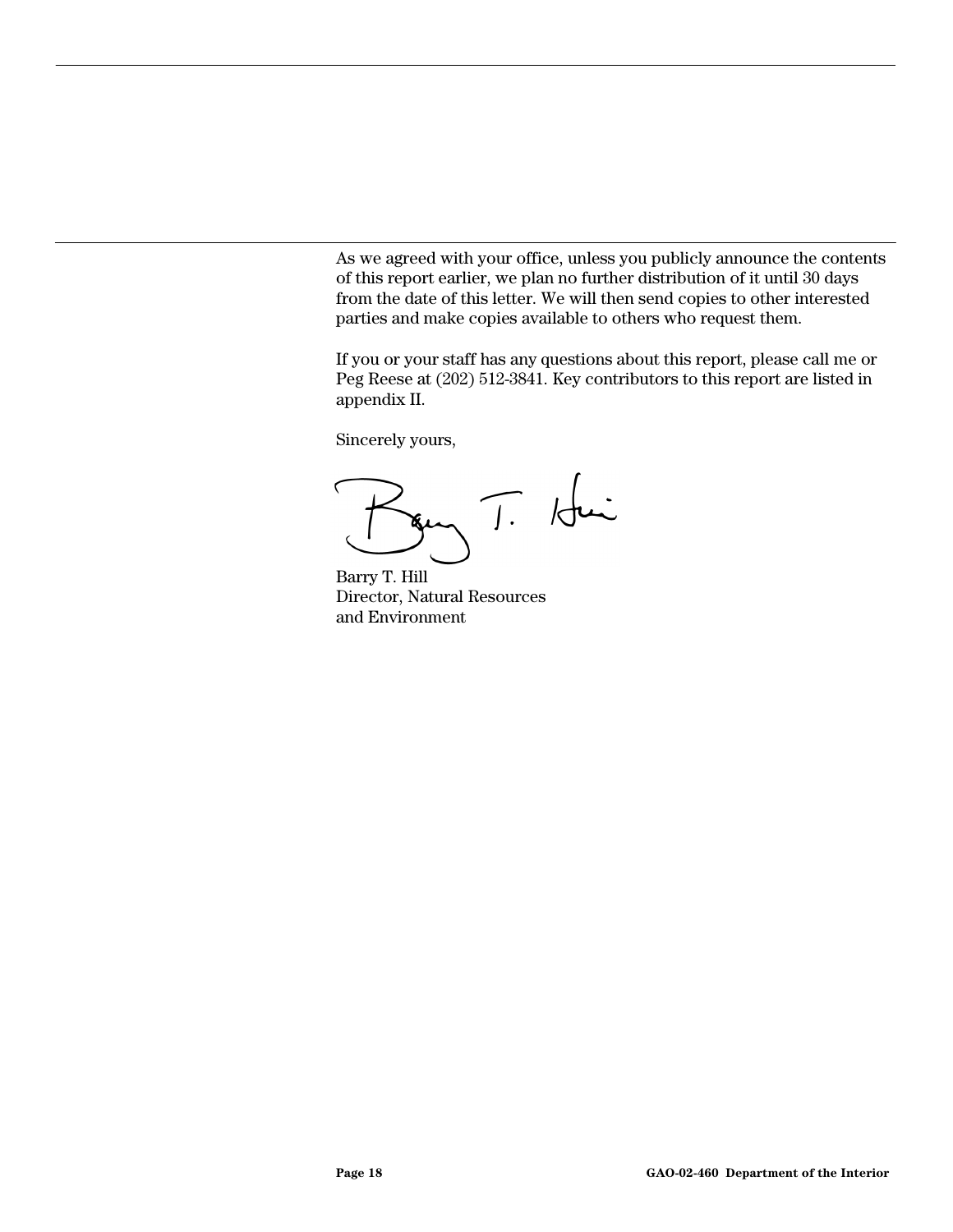## Appendix I: Comments from the Department of the Interior

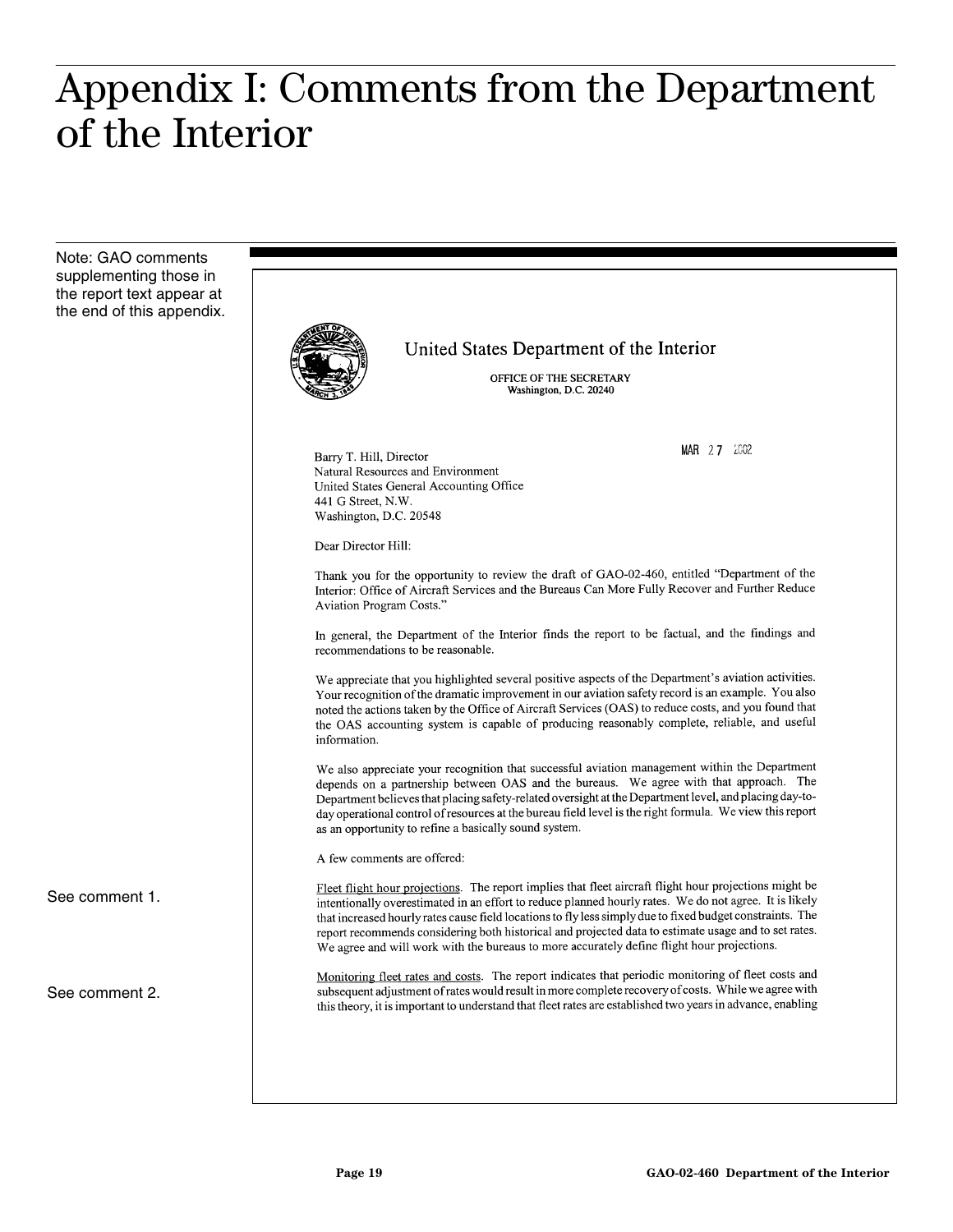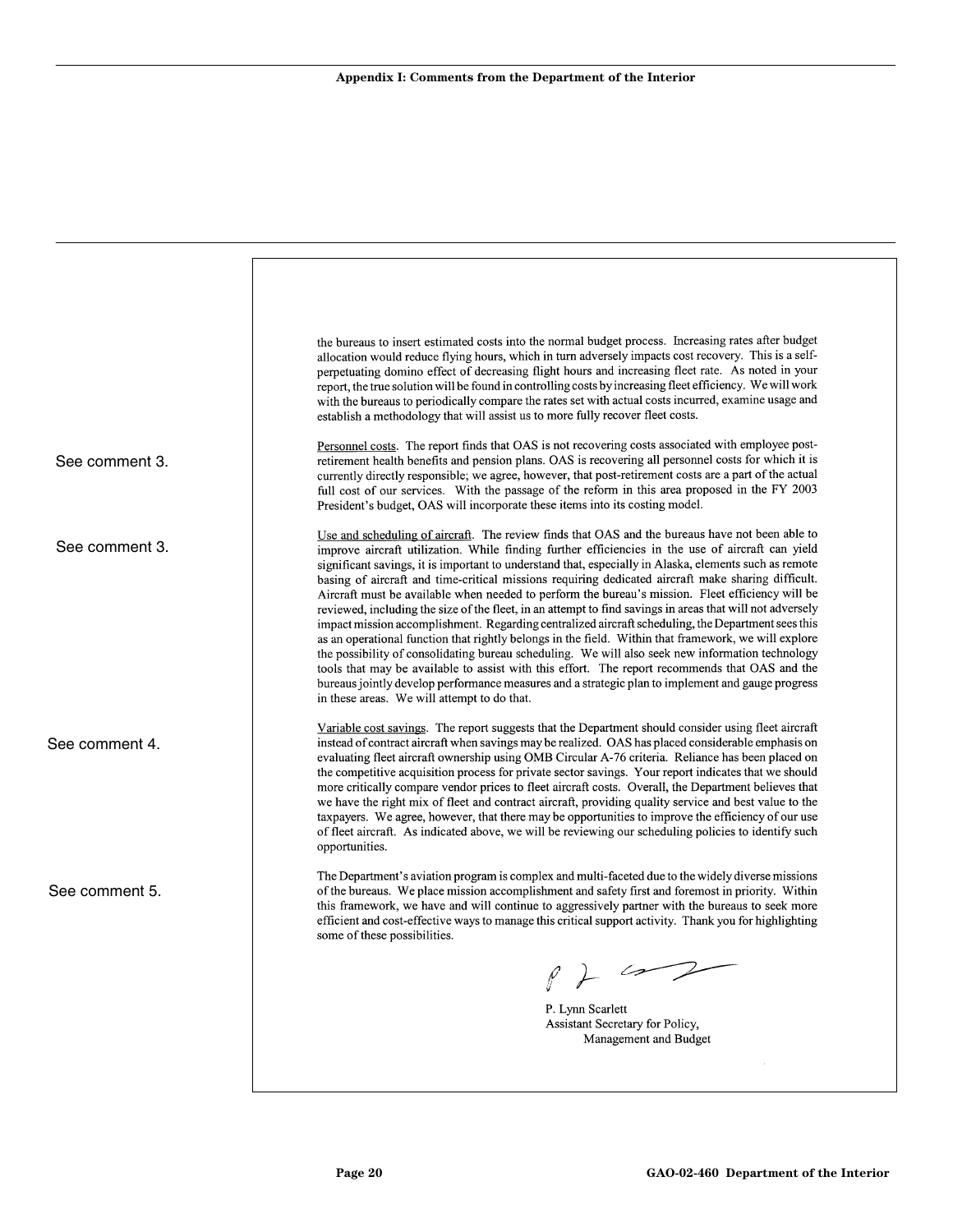|                     | The following are GAO comments on the Department of the Interior's<br>letter dated March 27, 2002.                                                                                                                                                                                                                                                                                                                                                                                                                                                                                                                                                                                                                                                                                               |
|---------------------|--------------------------------------------------------------------------------------------------------------------------------------------------------------------------------------------------------------------------------------------------------------------------------------------------------------------------------------------------------------------------------------------------------------------------------------------------------------------------------------------------------------------------------------------------------------------------------------------------------------------------------------------------------------------------------------------------------------------------------------------------------------------------------------------------|
| <b>GAO Comments</b> | Interior agreed with our recommendation that historical and projected<br>1.<br>data should be used to set rates but stated that our report implies that<br>fleet aircraft flight hour projections might be intentionally<br>overestimated in an effort to reduce planned hourly rates. We disagree.<br>Our report describes the process for making projections and attributes<br>comments about projections to OAS, but draws no conclusions about<br>the intent on the part of OAS or the bureaus. During our review, we<br>noted that when total flight hours decline year after year, projections<br>based on historical averages will inherently result in over-estimating<br>future flight hour requirements.                                                                               |
|                     | 2.<br>Interior agrees with our findings and recommendation that periodic<br>monitoring of fleet cost and subsequent adjustment of rates would<br>result in more complete recovery of costs. Interior points out that,<br>once rates are established for budgeting purposes, increasing rates<br>after budget allocation would reduce flying hours, which in turn could<br>adversely impact cost recovery. We agree. Our report, however,<br>recommends that actual costs be compared with estimated costs and<br>that adjustments be made as needed. We acknowledge Interior's<br>concurrence to work with the bureaus and periodically compare the<br>rates set with actual cost incurred, examine usage, and establish a<br>methodology that will assist in more fully recovering fleet costs. |
|                     | 3.<br>We support Interior's proposed actions to recover personnel costs, and<br>its actions to improve use and scheduling of aircraft.                                                                                                                                                                                                                                                                                                                                                                                                                                                                                                                                                                                                                                                           |
|                     | Interior agrees that there may be opportunities to improve the<br>4.<br>efficiency of its use of fleet aircraft. Interior stated that it will be<br>reviewing its scheduling policies to identify such opportunities. We<br>support this initiative.                                                                                                                                                                                                                                                                                                                                                                                                                                                                                                                                             |
|                     | Interior emphasizes that the department's aviation program is complex<br>5.<br>and multi-faceted due to the diverse missions of the bureaus and the<br>high priority of safety and mission accomplishment. We agree with this<br>assessment. Aviation program responsibility is shared by OAS and the<br>bureaus. We support OAS and bureau partnerships to seek more<br>efficient and cost-effective ways to manage the aviation program.                                                                                                                                                                                                                                                                                                                                                       |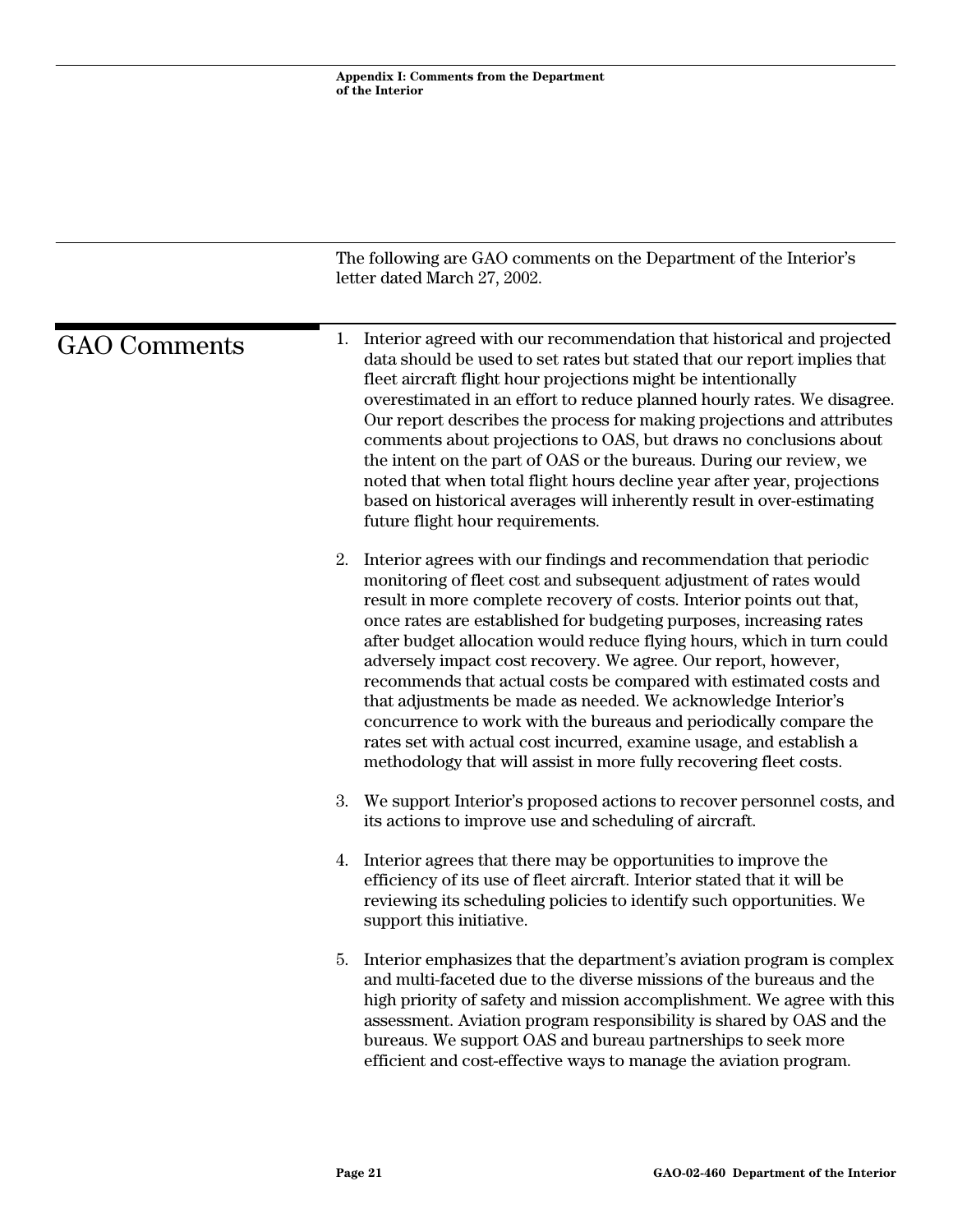### $\bigcap$   $\bigcap$   $\bigcap$   $\bigcap$   $\bigcap$   $\bigcap$   $\bigcap$   $\bigcap$ A L J L J L J Appendix II: GAO Contacts and Staff Acknowledgments

| <b>GAO</b> Contacts | Barry T. Hill (202) 512-3841<br>Peg Reese (202) 512-9695                                                                                                               |
|---------------------|------------------------------------------------------------------------------------------------------------------------------------------------------------------------|
| Acknowledgments     | In addition to those named above, Mark Connelly, Robert E. Kigerl,<br>Lisa Knight, Dawn Shorey, and Carol Herrnstadt Shulman made key<br>contributions to this report. |